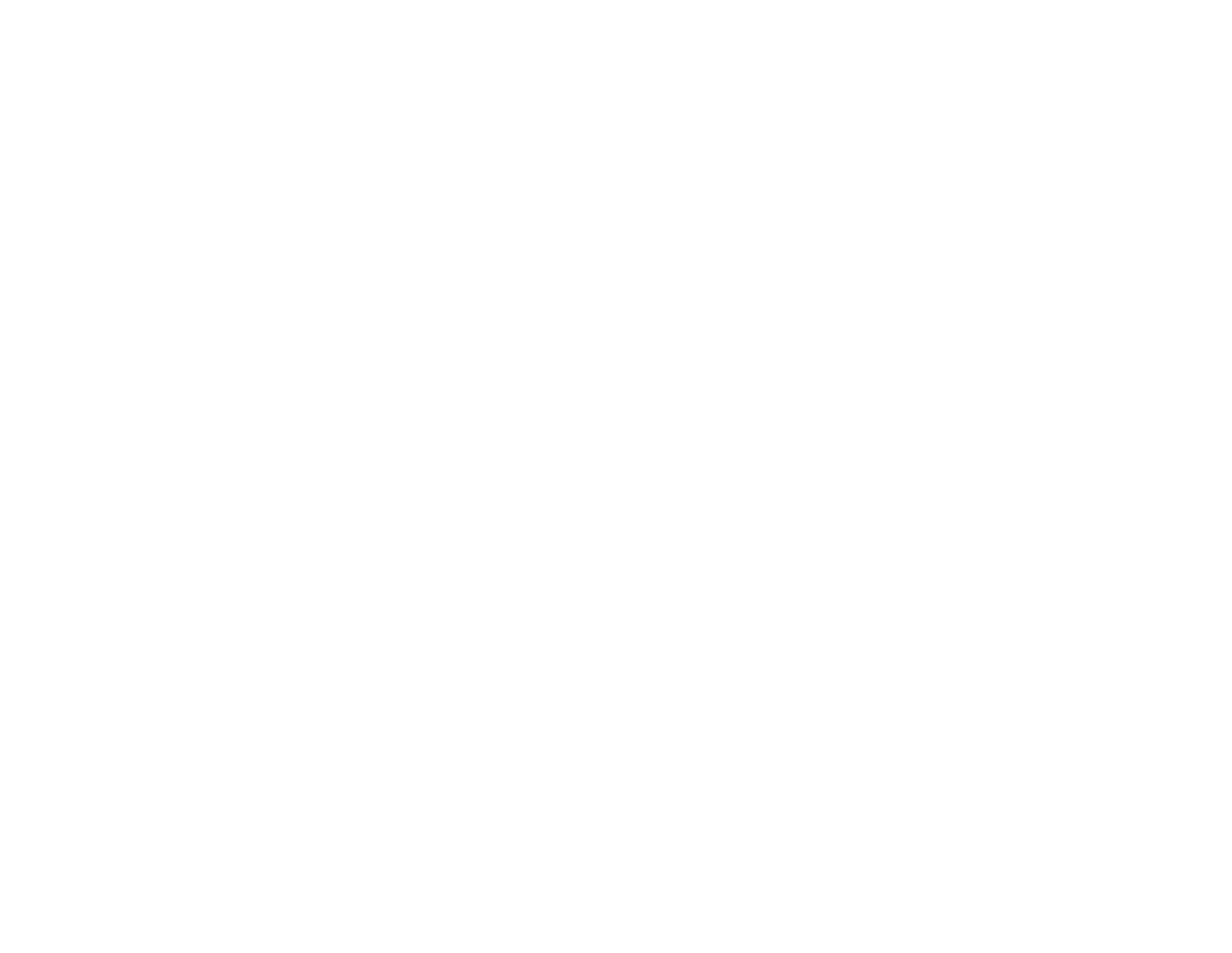# **Table of Contents**

# Section I: Executive Summary **Page 5** and the section I: Executive Summary Percent of Your Students Ready for College-Level Coursework Five Year Trends—Percent of Students Who Met College Readiness Benchmarks Five Year Trends—Average ACT Scores Five Year Trends—Average ACT Scores by Level of Preparation Five Year Trends—Percent and Average Composite Score by Race/Ethnicity Percent of Students in College Readiness Standards Score Ranges Average ACT College Reportable Scores by Test Session Duration Percent of Students Who Met College Readiness Benchmark Scores by Test Session Duration Section II: Academic Achievement **Page 11** Page 11 ACT Score Distributions, Cumulative Percentages, Averages, and Quartile Values Average ACT Composite Scores for Race/Ethnicity by Level of Preparation Average ACT Scores by Race/Ethnicity Percent of Students in College Readiness Standards Score Ranges Average ACT Scores by Gender Percent of Students Who Met College Readiness Benchmark Scores by Gender College Readiness Benchmark Percent and Average ACT Scores by Overall High School Curriculum College Readiness Benchmark Percent and Average ACT Scores by Content-Specific Curriculum Section III: College Readiness & Impact of Course Rigor Page 17 Percent of Students Who Met ACT College Readiness Benchmark Scores by Race/Ethnicity Average ACT Scores and Average ACT Score Changes by Common Course Patterns College Readiness Percents by Common Course Patterns Section IV: Career and Educational Aspirations **Page 25** Page 25 Distribution of Planned Educational Majors for All Students by College Plans Average ACT Composite Scores for Racial/Ethnic Groups by Post-Secondary Educational Aspirations Students' Score Report Preferences at Time of Testing Section V: Optional Writing Test Results **Page 29** Page 29 Average ACT English and Writing Scores by Race/Ethnicity and Gender for students who took ACT Writing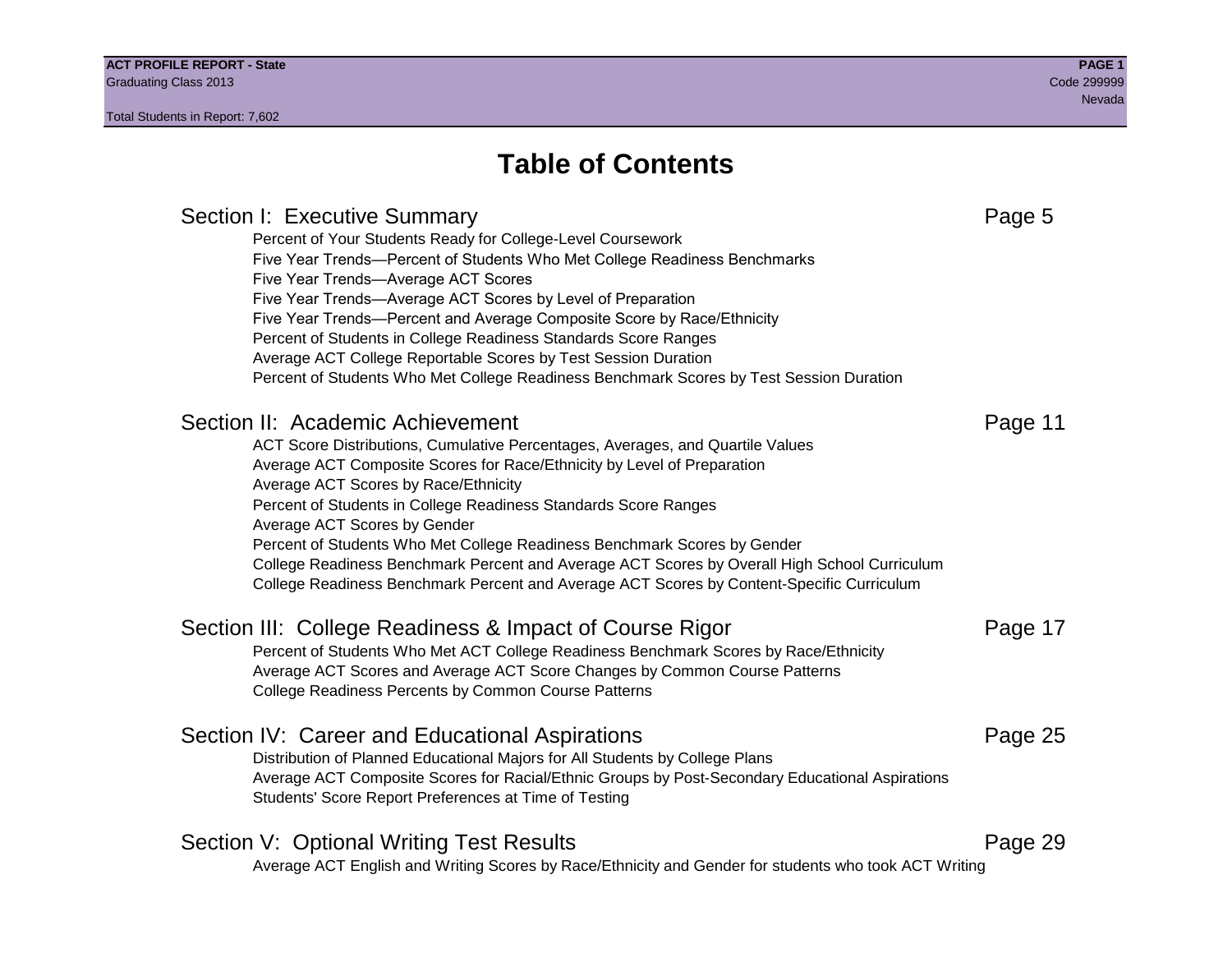This report provides information about the performance of your 2013 graduating seniors who took the ACT as sophomores, juniors, or seniors; and self-reported at the time of testing that they were scheduled to graduate in 2013. Beginning with the Graduating Class of 2013, all students whose scores are college reportable, both standard and extended time tests, are now included in the report.

This report focuses on:

**Performance** - student test performance in the context of college readiness

**Access** - number of your graduates exposed to college entrance testing and the percent of race/ethnicity participation

**Course Selection** - percent of students pursuing a core curriculum

**Course Rigor** - impact of rigorous coursework on achievement

**College Readiness** - percent of students meeting ACT College Readiness Benchmark Scores in each content area

**Awareness** - extent to which student aspirations match performance

**Articulation** - colleges and universities to which your students send test results

Each year, test data for a school, district, and the state represents a different cohort of students. ACT encourages educators to focus on trends (3, 5, 10 years), not year-to-year changes. Such changes can represent normal – even expected – fluctuations. On the other hand, trend lines offer more insight into what is happening in a school, district, or the state.

Furthermore, ACT encourages educators to measure student performance in the context of college readiness measures. The focus should be on the number and percentage of students who met or exceeded ACT's College Readiness Benchmark Scores, a measure that is much more meaningful and understandable than an average composite score for a group of students.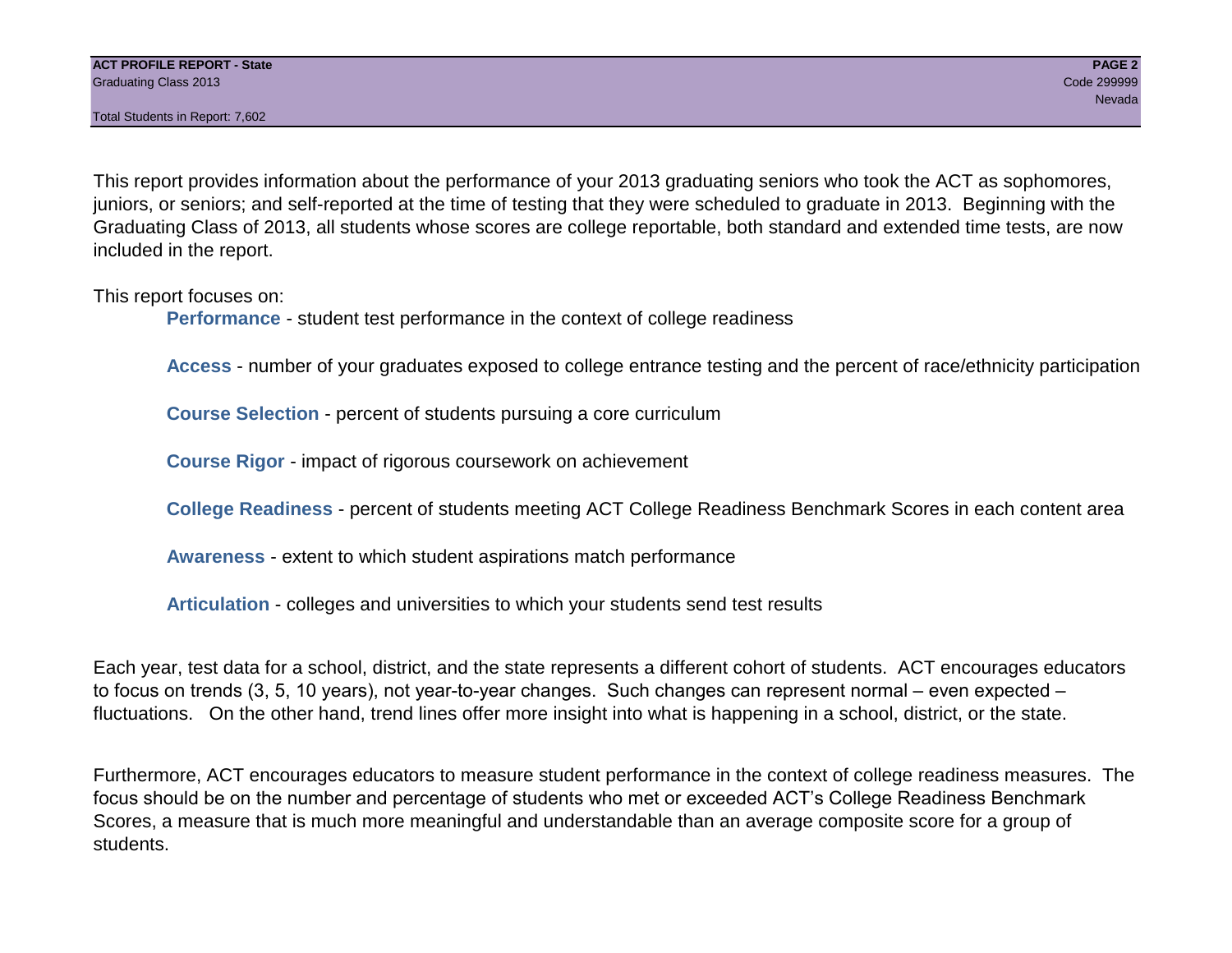# **The ACT is a curriculum-based measure of college readiness. ACT components include:**

Tests of academic achievement in English, math, reading, science, and writing (optional) High school grade and course information Student Profile Section Career Interest Inventory

# **The ACT:**

Every few years, ACT conducts the **ACT National Curriculum Survey** to ensure its curriculum-based assessment tools accurately measure the skills high school teachers teach and instructors of entry-level college courses expect. The ACT is the only college readiness test designed to reflect the results of such a survey.

ACT's **College Readiness Standards** are sets of statements intended to help students, parents and educators understand the meaning of test scores. The standards relate test scores to the types of skills needed for success in high school and beyond. They serve as a direct link between what students have learned and what they are ready to do next. The ACT is the only college readiness test for which scores can be tied directly to standards. *Connecting College Readiness Standards to the Classroom* interpretive guides can be found at www.act.org/standard/infoserv.html.

Only the ACT reports **College Readiness Benchmark Scores** – A benchmark score is the minimum score needed on an ACT subject-area test to indicate a 50% chance of obtaining a B or higher or about a 75% chance of obtaining a C or higher in the corresponding credit-bearing college courses, which include English Composition, Algebra, Social Science and Biology. These scores were empirically derived based on the actual performance of students in college. The College Readiness Benchmark Scores, updated for 2013, are:

| College Course/Course Area | <b>ACT Test</b> | <b>Benchmark Score</b> |
|----------------------------|-----------------|------------------------|
| <b>English Composition</b> | English         | 18                     |
| Algebra                    | Mathematics     | 22                     |
| <b>Social Sciences</b>     | Reading         | 22                     |
| Biology                    | Science         | 23                     |

For more information, go to www.act.org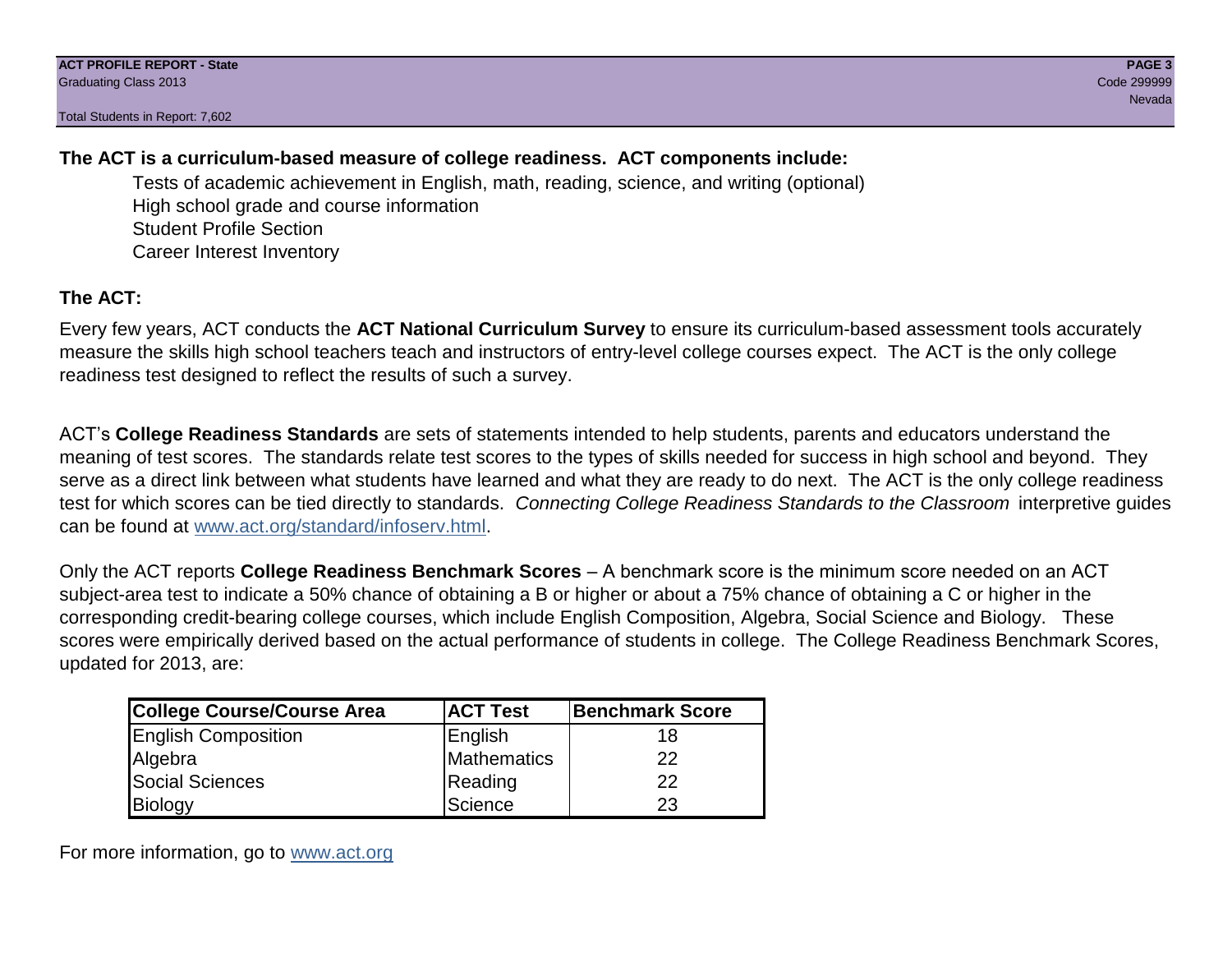# **How to Improve Scores and Increase College Readiness**

27% of your students met all four ACT College Readiness Benchmark Scores (Table 1.1). To improve students' scores and increase the percentage of students identified as college ready, ACT suggests:

PROVIDING ACCESS FOR ALL STUDENTS TO TAKE THE ACT: 7,602 of your students are included in this report (the 'cohort'). Increasing access insures that more students have the opportunity to consider college and allows the reader to use this report to evaluate how well courses and instructional programs are preparing students for college and work.

MAKING CORE CURRICULUM A PRIORITY: Emphasize the need for all students to develop college and work ready skills, regardless of postsecondary aspirations. 79% of the students in the cohort reported taking courses that would be considered 'Core or More' (Table 1.4).

MAKING SURE STUDENTS ARE TAKING THE RIGHT KINDS OF COURSES: Table 3.2 reports 2% of the cohort took less than three years of math courses. Of these students, 16% were college ready. 9% of the cohort reported taking a course sequence of Algebra I, Algebra II, and Geometry. 11% of these students were college ready. In comparison, 52% of the students who took 3 or more years of math beyond Algebra I, Algebra II, and Geometry were college ready. Getting more students ready for Algebra prior to 9th grade will increase the chances that students will be prepared for and take advanced-level math courses.

Similarly, Table 3.2 reports 15% of the cohort took less than three years of natural science courses. 23% of these students were college ready. In comparison, 40% of students who took at least three years of science coursework were college ready.

EVALUATING RIGOR OF COURSES: Table 2.6 reports the percentage of students falling in each of the ACT College Readiness Standards score ranges. For example, approximately 43% of the cohort fall into the lowest three Mathematics score ranges. To increase these students' achievement, identify the standards they should focus on next by accessing ACT's College Readiness Standards at www.act.org/standard.

PLAN GUIDANCE ACTIVITIES BASED ON STUDENTS' CAREER AND COLLEGE ASPIRATIONS: Data in Tables 4.1 and 4.2 enable the reader to determine if aspirations are consistent with academic performance and whether among students with similar aspirations, academic performance is consistent across racial/ethnic groups.

For more information on interpreting data in this report, or to learn how ACT can help your students improve their readiness for college and the workplace, contact ACT Customer Service at 319-337-1309 or customerservices@act.org.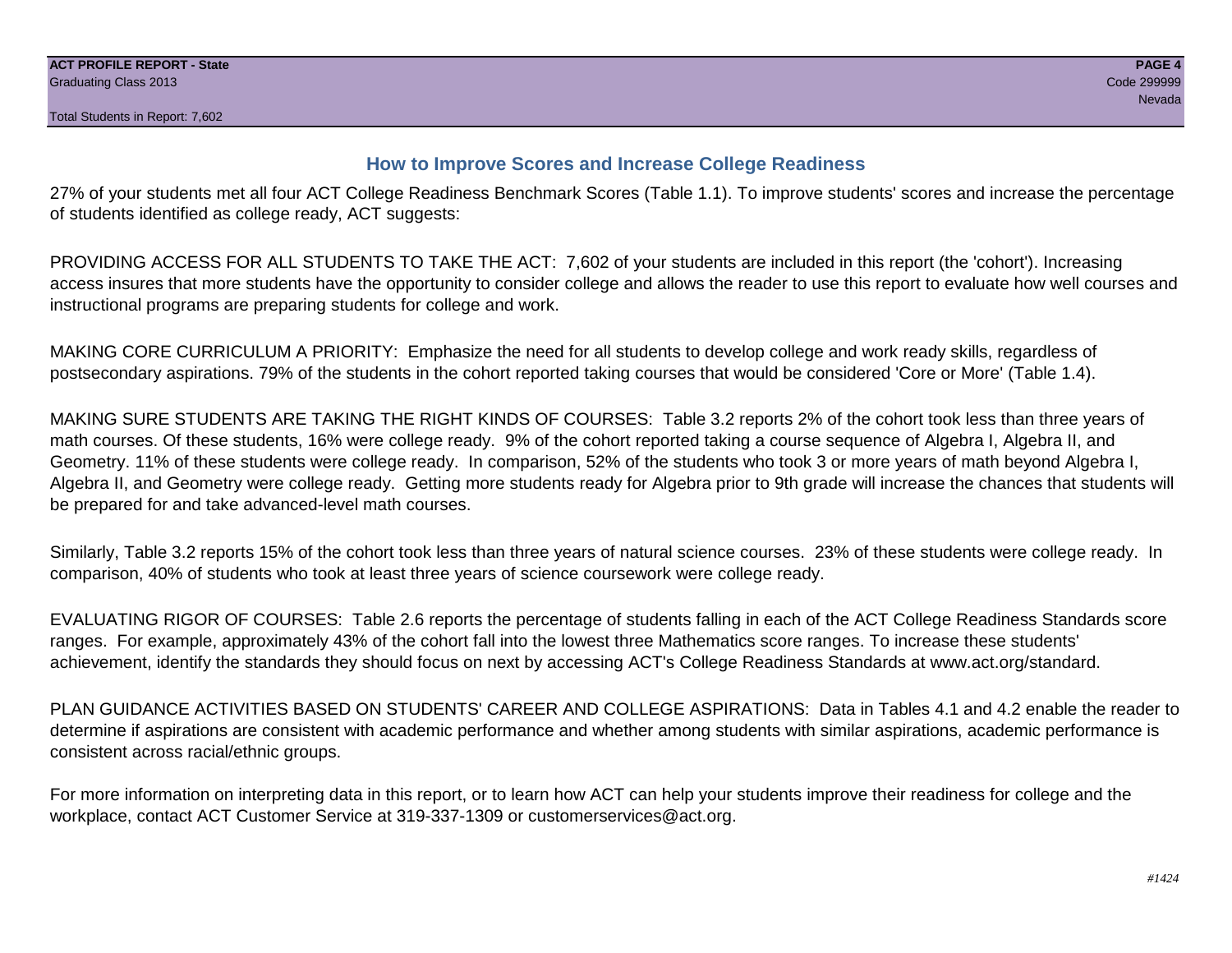**ACT PROFILE REPORT - State: SECTION I, EXECUTIVE SUMMARY PAGE 5** Graduating Class 2013 Code 299999

Total Students in Report: 7,602

# Section I Executive Summary

Beginning with the Graduating Class of 2013, all students whose scores are college reportable, both standard and extended time tests, are now included. Also beginning with the 2013 Graduating Class data, College Readiness Benchmarks for Reading and Science were updated to reflect the most recent college coursework research.

> To find the results of only standard time or extended time test takers, refer to Tables 1.7 and 1.8 on page 10.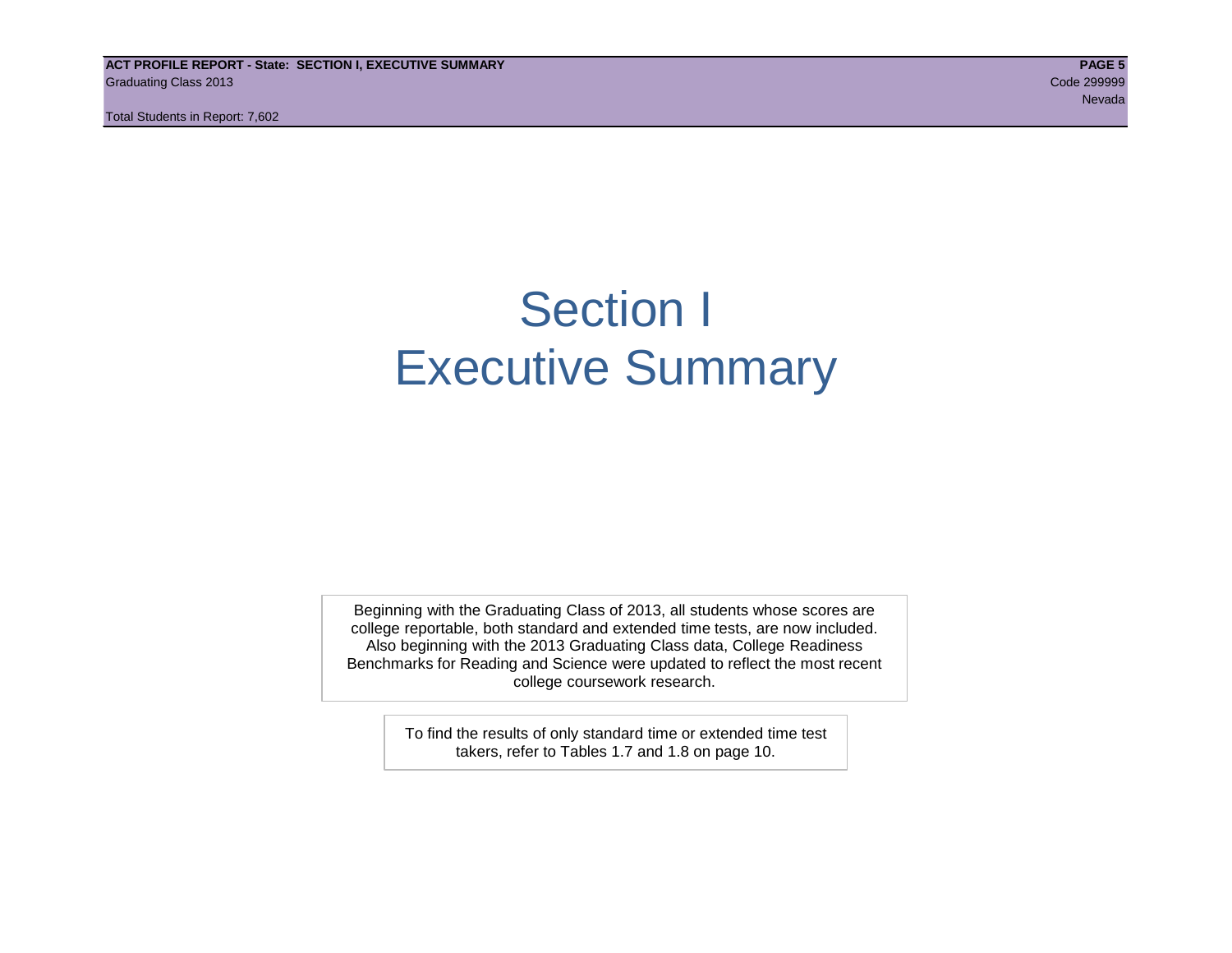#### **ACT PROFILE REPORT - State: SECTION I, EXECUTIVE SUMMARY PAGE 6** Graduating Class 2013 Code 299999

Total Students in Report: 7,602





**A benchmark score is the minimum score needed on an ACT subject-area test to indicate a 50% chance of obtaining a B or higher or about a 75% chance of obtaining a C or higher in the corresponding credit-bearing college course.**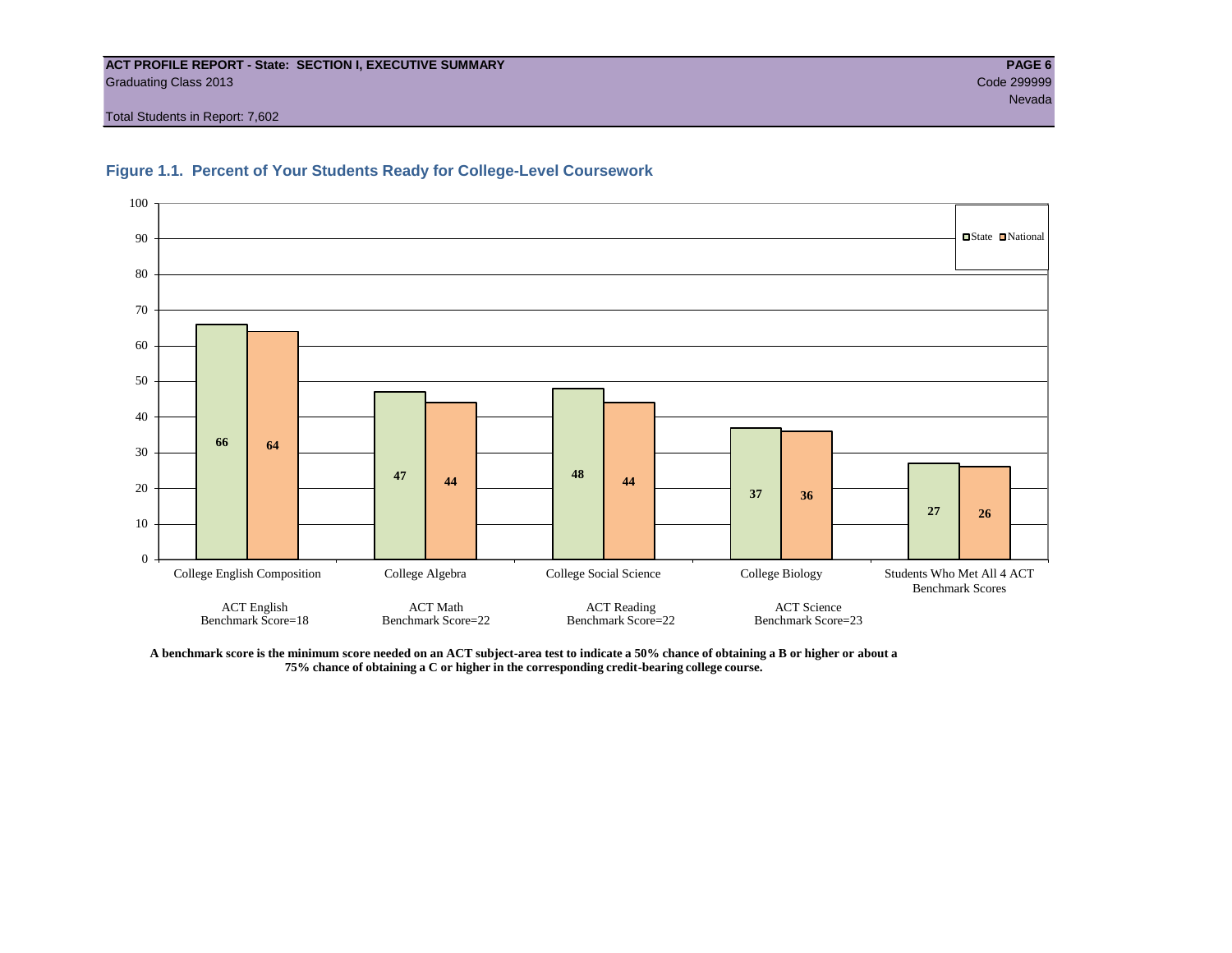#### **ACT PROFILE REPORT - State: SECTION I, EXECUTIVE SUMMARY PAGE 7** Graduating Class 2013 Code 299999

Total Students in Report: 7,602

|      |              | <b>Number of Students</b> |              |                |                    | <b>Percent Who Met Benchmarks</b> |                |          |                |          |                     |          |  |  |  |
|------|--------------|---------------------------|--------------|----------------|--------------------|-----------------------------------|----------------|----------|----------------|----------|---------------------|----------|--|--|--|
|      |              | <b>Tested</b>             |              | <b>English</b> | <b>Mathematics</b> |                                   | <b>Reading</b> |          | <b>Science</b> |          | <b>Met All Four</b> |          |  |  |  |
| Year | <b>State</b> | <b>National</b>           | <b>State</b> | National       | State              | National                          | <b>State</b>   | National |                | National | <b>State</b>        | National |  |  |  |
| 2009 | 6,396        | ,480,469                  | 71           | 67             | 45                 | 42                                | 58             | 53       | 28             | 28       | 23                  | 23       |  |  |  |
| 2010 | 6,656        | .568,835                  | 70           | 66             | 48                 | 43                                | 58             | 52       | 30             | 29       | 25                  | 24       |  |  |  |
| 2011 | 6,931        | 623,112                   | 68           | 66             | 47                 | 45                                | 55             | 52       | 30             | 30       | 25                  | 25       |  |  |  |
| 2012 | 7.604        | ,666,017                  | 68           | 67             | 48                 | 46                                | 55             | 52       | 30             | 31       | 25                  | 25       |  |  |  |
| 2013 | 7,602        | 1,799,243                 | 66           | 64             | 47                 | 44                                | 48             | 44       | 37             | 36       | 27                  | 26       |  |  |  |

# **Table 1.1. Five Year Trends—Percent of Students Who Met College Readiness Benchmarks**

### **Table 1.2. Five Year Trends—Average ACT Scores**

|      |              | <b>Number of Students</b> |              |                | <b>Average ACT Scores</b> |                 |                |                 |                |          |                  |          |  |
|------|--------------|---------------------------|--------------|----------------|---------------------------|-----------------|----------------|-----------------|----------------|----------|------------------|----------|--|
|      |              | <b>Tested</b>             |              | <b>English</b> | <b>Mathematics</b>        |                 | <b>Reading</b> |                 | <b>Science</b> |          | <b>Composite</b> |          |  |
| Year | <b>State</b> | <b>National</b>           | <b>State</b> | National       | State                     | <b>National</b> | State          | <b>National</b> | <b>State</b>   | National | <b>State</b>     | National |  |
| 2009 | 6,396        | .480,469                  | 20.9         | 20.6           | 21.4                      | 21.0            | 22.0           | 21.4            | 21.0           | 20.9     | 21.5             | 21.1     |  |
| 2010 | 6,656        | .568.835                  | 20.8         | 20.5           | 21.5                      | 21.0            | 22.0           | 21.3            | 21.3           | 20.9     | 21.5             | 21.0     |  |
| 2011 | 6,931        | .623,112                  | 20.7         | 20.6           | 21.4                      | 21.1            | 21.8           | 21.3            | 21.3           | 20.9     | 21.4             | 21.1     |  |
| 2012 | .604         | ,666,017                  | 20.5         | 20.5           | 21.4                      | 21.1            | 21.6           | 21.3            | 21.1           | 20.9     | 21.3             | 21.1     |  |
| 2013 | 7,602        | ,799,243                  | 20.4         | 20.2           | 21.3                      | 20.9            | 21.7           | 21.1            | 21.1           | 20.7     | 21.3             | 20.9     |  |

# **Table 1.3. Five Year Trends—Average ACT Scores Nationwide**

|      | <b>Number of Students</b> |                |                    | <b>Average ACT Scores</b> |                |                  |
|------|---------------------------|----------------|--------------------|---------------------------|----------------|------------------|
| Year | Tested                    | <b>English</b> | <b>Mathematics</b> | Reading                   | <b>Science</b> | <b>Composite</b> |
| 2009 | ,480,469                  | 20.6           | 21.0               | 21.4                      | 20.9           | 21.1             |
| 2010 | ,568,835                  | 20.5           | 21.0               | 21.3                      | 20.9           | 21.0             |
| 2011 | ,623,112                  | 20.6           | 21.1               | 21.3                      | 20.9           | 21.1             |
| 2012 | ,666,017                  | 20.5           | 21.1               | 21.3                      | 20.9           | 21.1             |
| 2013 | ,799,243                  | 20.2           | 20.9               | 21.1                      | 20.7           | 20.9             |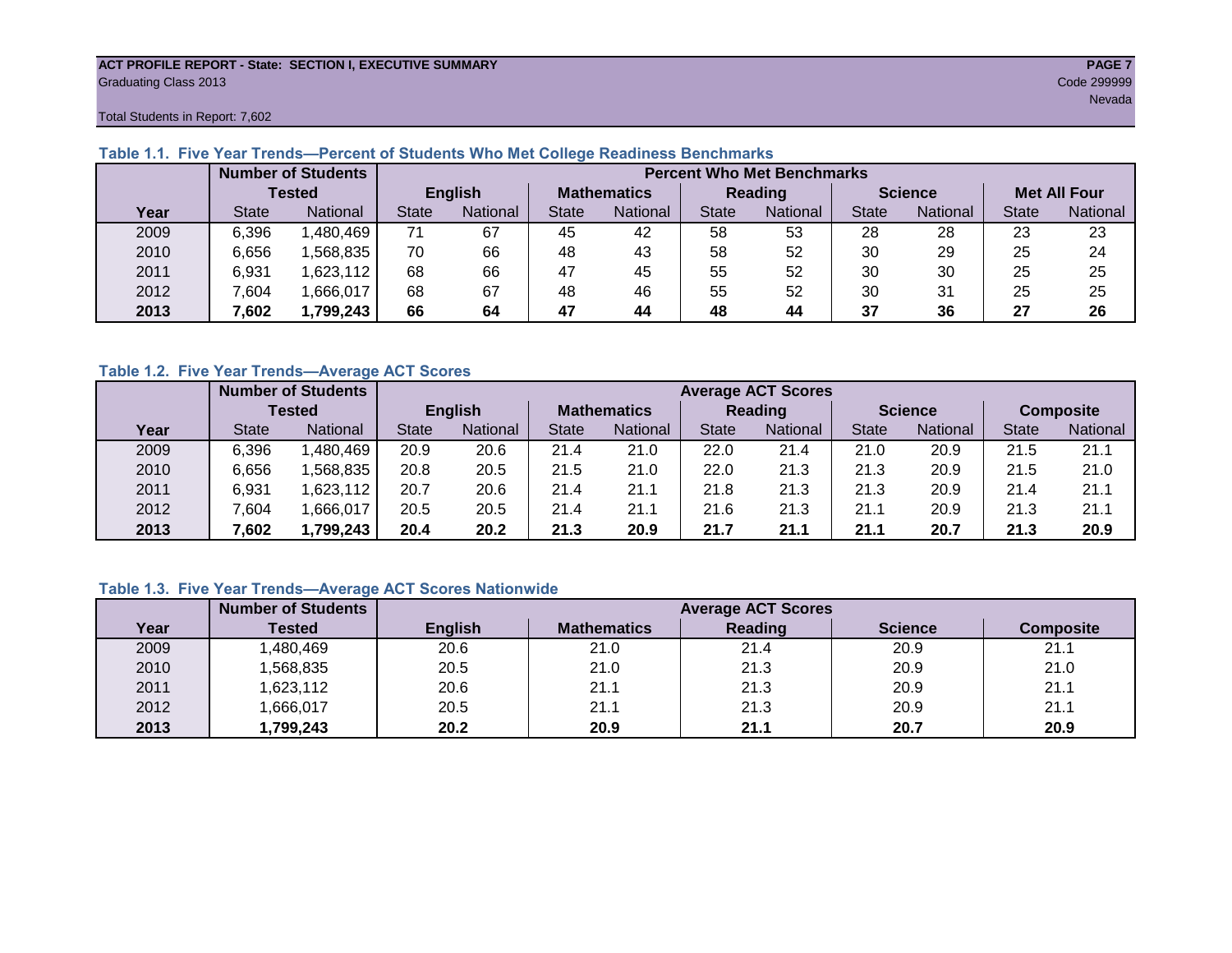#### **ACT PROFILE REPORT - State: SECTION I, EXECUTIVE SUMMARY PAGE 8** Graduating Class 2013 Code 299999

#### Total Students in Report: 7,602

|      |         | <b>Number of Students</b><br>Tested |      | Percent <sup>2</sup> |         | <b>English</b> |         | <b>Mathematics</b> |         | <b>Reading</b> | <b>Science</b> |           | <b>Composite</b> |           |
|------|---------|-------------------------------------|------|----------------------|---------|----------------|---------|--------------------|---------|----------------|----------------|-----------|------------------|-----------|
|      |         |                                     | Core | Less                 |         |                |         |                    |         |                |                |           |                  |           |
|      | Core or | Less than                           | or   | than                 | Core or | Less than      | Core or | Less than          | Core or | Less than      | Core or        | Less than | Core or          | Less than |
| Year | More    | Core                                | More | Core                 | More    | Core           | More    | Core               | More    | Core           | More           | Core      | More             | Core      |
| 2009 | 5,052   | .280                                | 79   | 20                   | 21.4    | 19.1           | 21.9    | 19.6               | 22.4    | 20.3           | 21.4           | 19.5      | 21.9             | 19.8      |
| 2010 | 5,325   | .262                                | 80   | 19                   | 21.3    | 19.1           | 21.9    | 19.8               | 22.3    | 20.5           | 21.7           | 19.9      | 21.9             | 20.0      |
| 2011 | 5,516   | ,344                                | 80   | 19                   | 21.1    | 19.2           | 21.8    | 20.0               | 22.2    | 20.5           | 21.6           | 20.1      | 21.8             | 20.1      |
| 2012 | 6,016   | .524                                | 79   | 20                   | 20.9    | 18.9           | 21.8    | 19.8               | 22.0    | 20.2           | 21.5           | 19.8      | 21.7             | 19.8      |
| 2013 | 6,039   | .462                                | 79   | 19                   | 20.9    | 18.7           | 21.8    | 19.7               | 22.1    | 20.5           | 21.5           | 19.7      | 21.7             | 19.8      |

# **Table 1.4. Five Year Trends—Average ACT Scores by Level of Preparation**

<sup>1</sup>"Core or More" results correspond to students taking four or more years of English AND three or more years each of math, social studies, and natural science.

 $2$ Percent of all students tested. Numbers will not add up to 100% due to student non-response.

# **Table 1.5. Five Year Trends—Percent and Average Composite Score by Race/Ethnicity**

|                                        | 2009  |     | 2010 |       | 2011          |      | 2012  |      |      | 2013  |     |      |       |     |            |
|----------------------------------------|-------|-----|------|-------|---------------|------|-------|------|------|-------|-----|------|-------|-----|------------|
|                                        | N     | %   | Avg  | N     | $\frac{9}{6}$ | Avg  | N     | $\%$ | Avg  | Ν     | %   | Ava  | N     | %   | <b>Avg</b> |
| <b>All Students</b>                    | 6,396 | 100 | 21.5 | 6,656 | 100           | 21.5 | 6.931 | 100  | 21.4 | 7,604 | 100 | 21.3 | 7,602 | 100 | 21.3       |
| Black/African American                 | 521   |     | 17.9 | 580   | 9             | 18.0 | 546   | 8    | 17.8 | 597   | 8   | 17.7 | 492   | 6   | 17.8       |
| American Indian/Alaska Native          | 95    |     | 18.7 | 100   | 2             | 19.8 | 77    |      | 18.2 | 87    |     | 18.5 | 100   |     | 17.9       |
| White                                  | 3.643 | 57  | 22.6 | 3,579 | 54            | 22.7 | 3,603 | 52   | 22.7 | 3,684 | 48  | 22.7 | 3,702 | 49  | 22.6       |
| Hispanic/Latino                        | .021  | 16  | 19.2 | 1.117 | 17            | 19.4 | .524  | 22   | 19.2 | 886.  | 25  | 19.2 | 1,866 | 25  | 19.2       |
| Asian                                  | 579   |     | 22.7 | 666   | 10            | 22.0 | 503   |      | 22.8 | 464   | 6   | 22.6 | 509   |     | 22.9       |
| Native Hawaiian/Other Pacific Islander |       |     |      |       | $\Omega$      |      | 44    |      | 20.4 | 85    |     | 19.8 | 78    |     | 19.2       |
| Two or more races                      | 188   |     | 21.4 | 281   | 4             | 21.9 | 338   | 5    | 21.9 | 480   | 6   | 21.6 | 508   |     | 21.5       |
| Prefer not to respond/No response      | 349   |     | 21.3 | 333   | 5             | 21.3 | 296   |      | 22.0 | 321   | 4   | 22.2 | 347   |     | 22.0       |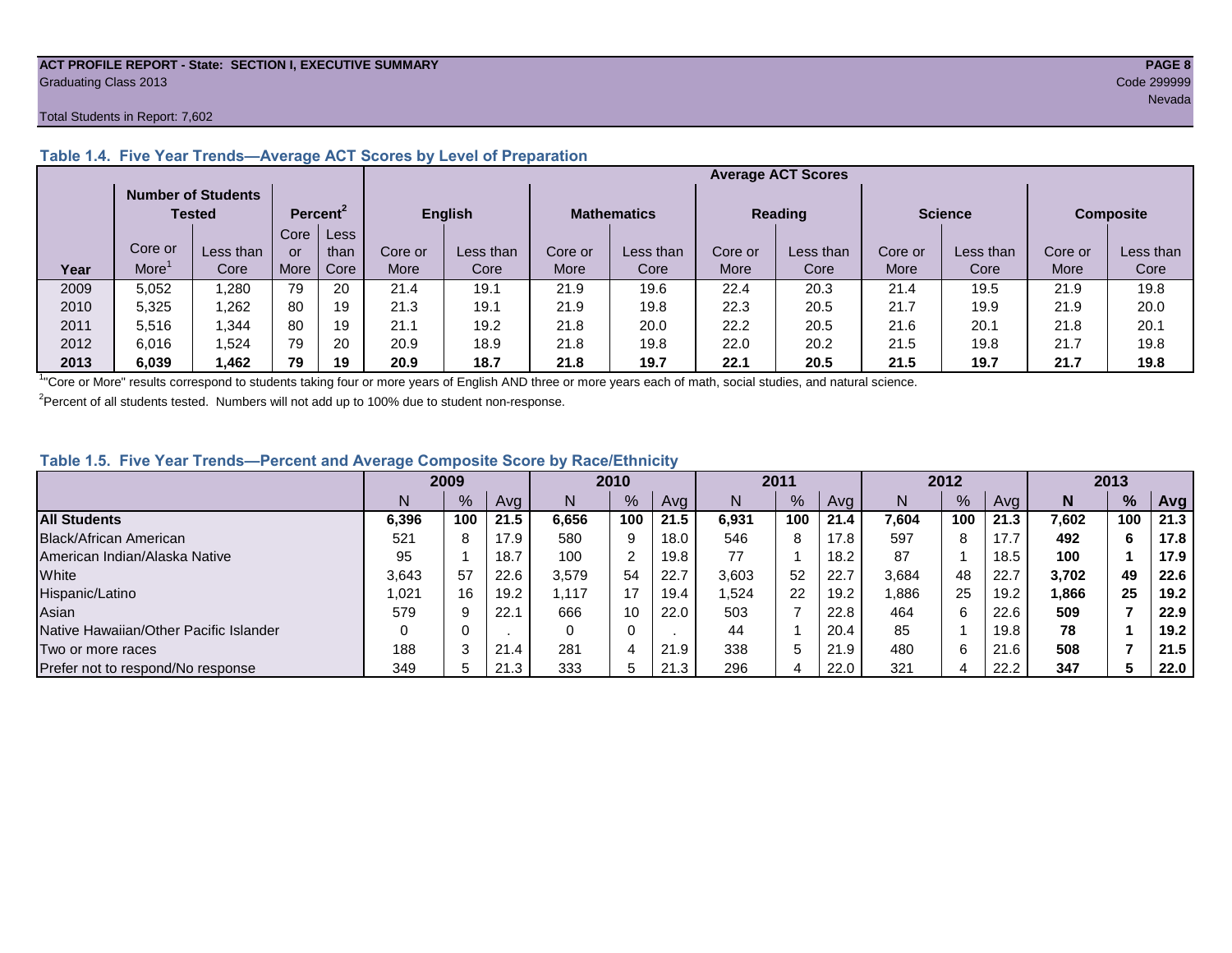#### **ACT PROFILE REPORT - State: SECTION I, EXECUTIVE SUMMARY PAGE 9** Code 299999 Craduating Class 2013

#### Total Students in Report: 7,602

#### **Table 1.6. Percent of Students in College Readiness Standards Score Ranges**

| <b>CRS</b>                 | <b>English</b>          | <b>Mathematics</b>    | <b>Reading</b>       | <b>Science</b>     |  |  |  |
|----------------------------|-------------------------|-----------------------|----------------------|--------------------|--|--|--|
| Range                      | (Benchmark = $18$ )     | (Benchmark = $22$ )   | (Benchmark = $22$ )  | $(Benchmark = 23)$ |  |  |  |
|                            | 100%                    | 100%                  | 100%                 | 100%               |  |  |  |
| $1 - 12$                   | 50%<br>13%<br>10%       | 50%<br>$0\%$<br>1%    | 50%<br>$8\%$<br>5%   | 50%<br>7%<br>4%    |  |  |  |
|                            | $0\%$                   | $0\%$                 | $0\%$                | 0%                 |  |  |  |
| $13 - 15$                  | 100%                    | 100%                  | 100%                 | 100%               |  |  |  |
|                            | 50%<br>14%<br>13%       | 50%<br>14%<br>10%     | 50%<br>13%<br>11%    | 50%<br>10%<br>9%   |  |  |  |
|                            | $0\%$                   | $0\%$                 | $0\%$                | $0\%$              |  |  |  |
|                            | 100%                    | 100%                  | 100%                 | 100%               |  |  |  |
| 16-19                      | 50%<br>19%<br>18%       | 33%<br>33%<br>50%     | 50%<br>21%<br>21%    | 50%<br>24%<br>23%  |  |  |  |
|                            | $0\%$                   | $0\%$                 | $0\%$                | 0%                 |  |  |  |
|                            | 100%                    | 100%                  | 100%                 | 100%               |  |  |  |
| $20 - 23$                  | 27%<br>50%<br>25%       | 50%<br>21%<br>19%     | 50%<br>26%<br>24%    | 32%<br>30%<br>50%  |  |  |  |
|                            | $0\%$                   | $0\%$                 | $0\%$                | 0%                 |  |  |  |
|                            | 100%                    | 100%                  | 100%                 | 100%               |  |  |  |
| 24-27                      | 50%<br>17%<br>16%       | 50%<br>23%<br>21%     | 50%<br>17%<br>15%    | 50%<br>22%<br>20%  |  |  |  |
|                            | $0\%$                   | $0\%$                 | 0%                   | 0%                 |  |  |  |
|                            | 100%                    | 100%                  | 100%                 | 100%               |  |  |  |
| 28-32                      | 50%<br>10%<br>9%        | 50%<br>$9\%$<br>$9\%$ | 50%<br>14%<br>13%    | 50%<br>8%<br>$8\%$ |  |  |  |
|                            | $0\%$                   | $0\%$                 | $0\%$                | 0%                 |  |  |  |
|                            | 100%                    | 100%                  | 100%                 | 100%               |  |  |  |
| 33-36                      | 50%                     | 50%                   | 50%                  | 50%                |  |  |  |
|                            | $5\%$<br>$4\%$<br>$0\%$ | $3%$<br>$3%$<br>$0\%$ | $5\%$<br>5%<br>$0\%$ | 2%<br>2%<br>$0\%$  |  |  |  |
|                            | 100%                    | 100%                  | 100%                 | 100%               |  |  |  |
|                            | 66%<br>64%              | 47%                   | 48%                  |                    |  |  |  |
| % At or Above<br>Benchmark | 50%                     | 44%<br>50%            | 44%<br>50%           | 37%<br>36%<br>50%  |  |  |  |
|                            | $0\%$                   | $0\%$                 | $0\%$                | $0\%$              |  |  |  |
|                            |                         |                       |                      |                    |  |  |  |
|                            |                         | $=$ State             | $=$ National         |                    |  |  |  |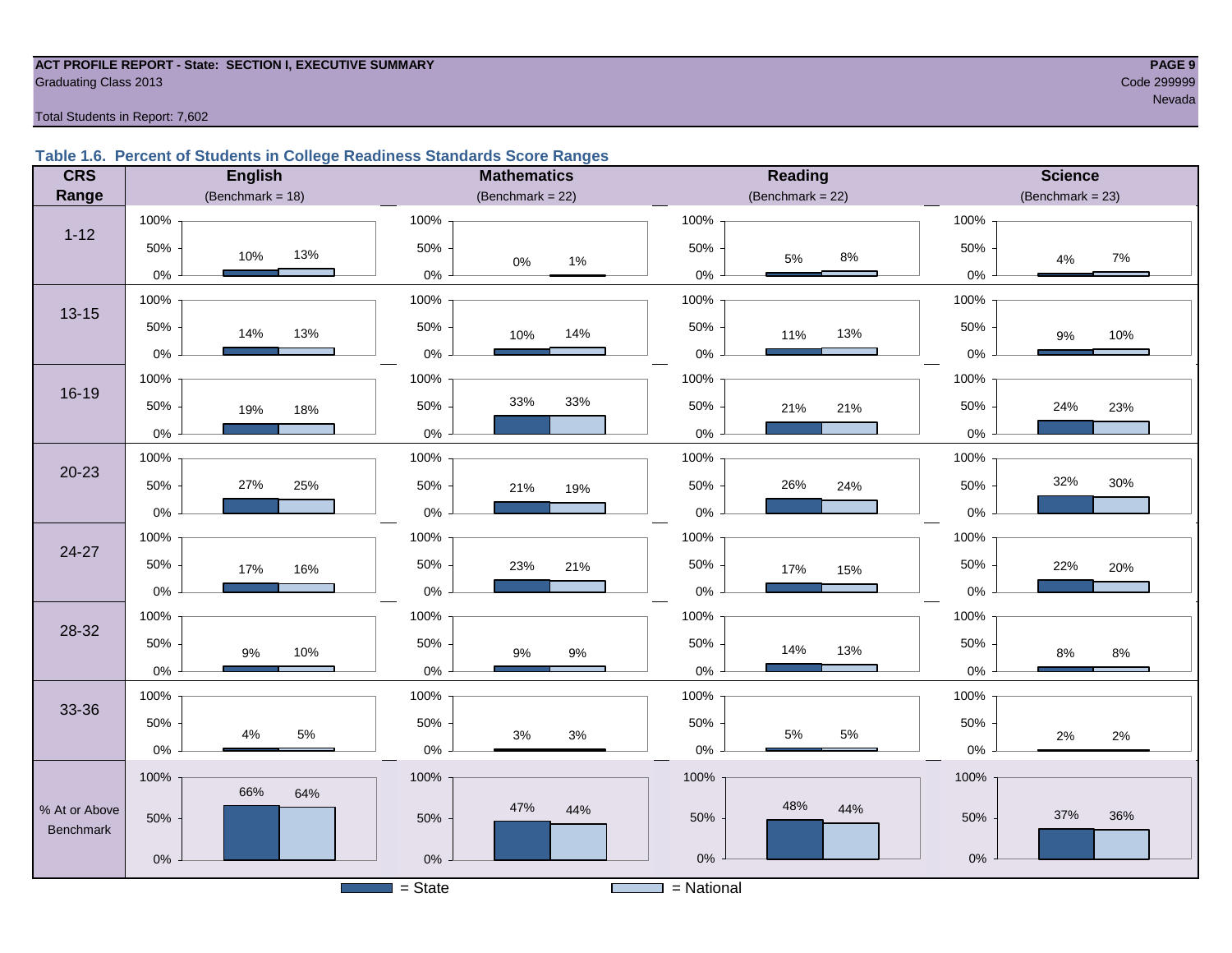#### **ACT PROFILE REPORT- State: SECTION II, ACADEMIC ACHIEVEMENT PAGE 10** Graduating Class 2013 Code 299999

Total Students in Report: 7,602

| <b>Student Group</b> | <b>Test Session</b>  |          |         |         |             | <b>Average ACT Scores</b> |         |           |
|----------------------|----------------------|----------|---------|---------|-------------|---------------------------|---------|-----------|
|                      | <b>Duration</b>      | N        | Percent | English | Mathematics | Reading                   | Science | Composite |
|                      | <b>Standard Time</b> | 7,546    | 99      | 20.4    | 21.3        | 21.7                      | 21.1    | 21.3      |
| <b>State</b>         | <b>Extended Time</b> | 56       |         | 18.7    | 20.4        | 20.9                      | 20.2    | 20.2      |
|                      | Total                | 7,602    | 100     | 20.4    | 21.3        | 21.7                      | 21.1    | 21.3      |
|                      | <b>Standard Time</b> | ,727,041 | 96      | 20.4    | 21.0        | 21.3                      | 20.9    | 21.0      |
| <b>National</b>      | <b>Extended Time</b> | 72,202   | 4       | 15.9    | 17.7        | 18.1                      | 17.9    | 17.5      |
|                      | Total                | ,799,243 | 100     | 20.2    | 20.9        | 21.1                      | 20.7    | 20.9      |

# **Table 1.7. Average ACT College Reportable Scores by Test Session Duration**

### **Table 1.8. Percent of Students Who Met College Readiness Benchmark Scores by Test Session Duration**

| <b>Student Group</b> | <b>Test Session</b>  |         |             | <b>Percent of Students</b> |         | Met      |
|----------------------|----------------------|---------|-------------|----------------------------|---------|----------|
|                      | <b>Duration</b>      | English | Mathematics | Reading                    | Science | All Four |
|                      | <b>Standard Time</b> | 66      | 47          | 48                         | 37      | 27       |
| <b>State</b>         | <b>Extended Time</b> | 57      | 39          | 46                         | 34      | 20       |
|                      | Total                | 66      | 47          | 48                         | 37      | 27       |
|                      | <b>Standard Time</b> | 65      | 45          | 45                         | 37      | 27       |
| <b>National</b>      | <b>Extended Time</b> | 35      | 20          | 28                         | 20      | 13       |
|                      | Total                | 64      | 44          | 44                         | 36      | 26       |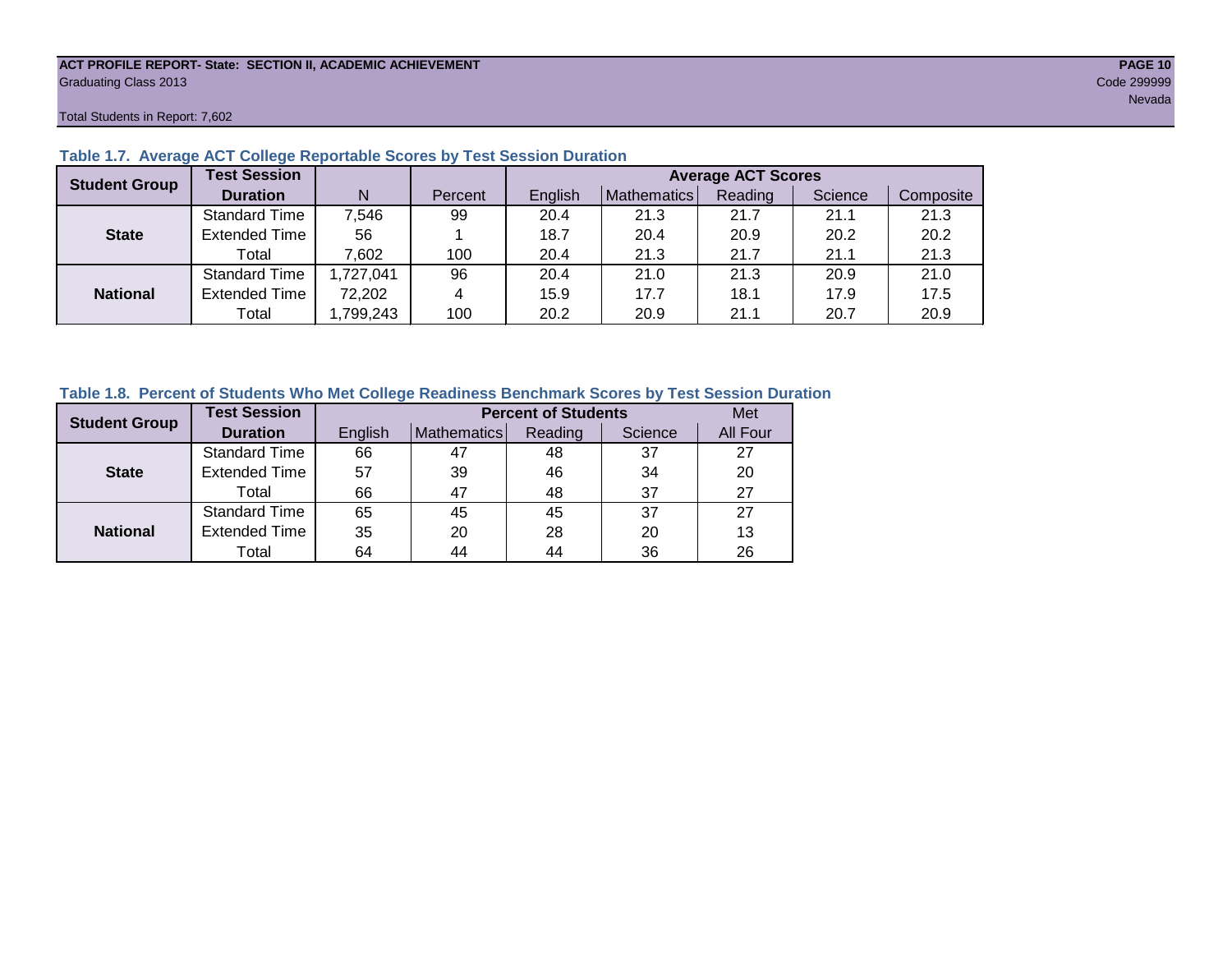# Section II Academic Achievement

Beginning with the Graduating Class of 2013, all students whose scores are college reportable, both standard and extended time tests, are now included. Also beginning with the 2013 Graduating Class data, College Readiness Benchmarks for Reading and Science were updated to reflect the most recent college coursework research.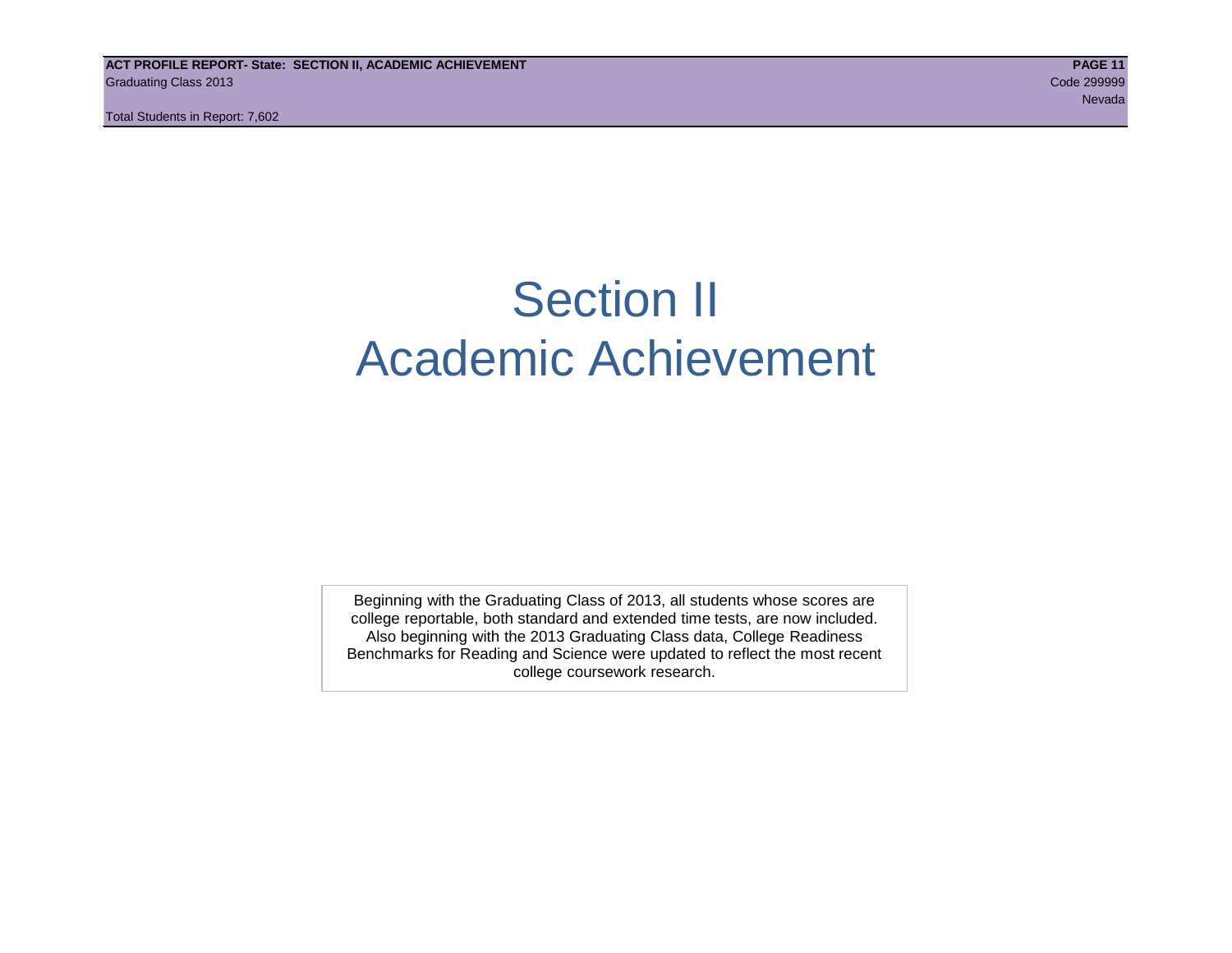#### **ACT PROFILE REPORT- State: SECTION II, ACADEMIC ACHIEVEMENT PAGE 12** Code 299999 Code 299999 Code 299999 Code 2009999 Code 200999 Code 200999 Code 200999 Code 200999 Code 200999 Code 2009 Code 2009 Code 2009 Code 2009 Code 2009 Code 2009 Code 2009 Code 2009 Code 2009 Code 2009 Code 2009 Cod

Total Students in Report: 7,602

|  | Table 2.1. ACT Score Distributions, Cumulative Percentages (CP <sup>1</sup> ), and Score Averages |  |  |  |
|--|---------------------------------------------------------------------------------------------------|--|--|--|
|  |                                                                                                   |  |  |  |

| <b>ACT Scale</b>      |          | <b>English</b> |                 | <b>Mathematics</b> |              | Reading       | <b>Science</b><br><b>Composite</b> |           | <b>ACT Scale</b> |                |                |
|-----------------------|----------|----------------|-----------------|--------------------|--------------|---------------|------------------------------------|-----------|------------------|----------------|----------------|
| <b>Score</b>          | N        | CP             | ${\sf N}$       | $\mathsf{CP}$      | $\mathsf{N}$ | $\mathsf{CP}$ | ${\sf N}$                          | CP        | N                | $\mathsf{CP}$  | <b>Score</b>   |
| 36                    | 13       | 100            | $\overline{20}$ | 100                | 55           | 100           | 31                                 | 100       | $\overline{4}$   | 100            | 36             |
| 35                    | 79       | 100            | 49              | 100                | 42           | 99            | 40                                 | 100       | 20               | 100            | 35             |
| 34                    | 80       | 99             | 80              | 99                 | 127          | 99            | 33                                 | 99        | 48               | 100            | 34             |
| 33                    | 121      | 98             | 48              | 98                 | 152          | 97            | 24                                 | 99        | 50               | 99             | 33             |
| 32                    | 107      | 96             | 75              | 97                 | 184          | 95            | 62                                 | $98\,$    | 86               | 98             | 32             |
| 31                    | 101      | 95             | $77$            | 96                 | 263          | 93            | 90                                 | 98        | 112              | 97             | 31             |
| 30                    | 145      | 93             | 125             | 95                 | 200          | 89            | 99                                 | 96        | 148              | 96             | 30             |
| 29                    | 155      | 92             | 168             | 94                 | 212          | 87            | 160                                | 95        | 220              | 94             | 29             |
| 28                    | 181      | 89             | 269             | 92                 | 238          | 84            | 172                                | 93        | 242              | 91             | 28             |
| 27                    | 205      | 87             | 369             | 88                 | 251          | 81            | 220                                | 91        | 293              | 88             | $27\,$         |
| 26                    | 291      | 84             | 436             | 83                 | 252          | 77            | 246                                | 88        | 339              | 84             | 26             |
| 25                    | 378      | 81             | 469             | 77                 | 275          | 74            | 537                                | 85        | 376              | 79             | 25             |
| 24                    | 402      | 76             | 491             | 71                 | 530          | 70            | 647                                | 77        | 505              | 75             | 24             |
| 23                    | 420      | 70             | 430             | 65                 | 379          | 63            | 453                                | 69        | 524              | 68             | 23             |
| 22                    | 498      | 65             | 454             | 59                 | 457          | 58            | 614                                | 63        | 520              | 61             | 22             |
| 21                    | 589      | 58             | 363             | 53                 | 618          | 52            | 765                                | 55        | 549              | 54             | 21             |
| 20                    | 564      | 50             | 338             | 48                 | 505          | 44            | 617                                | 45        | 557              | 47             | 20             |
| 19                    | 386      | 43             | 472             | 44                 | 421          | 38            | 598                                | 37        | 567              | 40             | 19             |
| 18                    | 333      | 38             | 465             | 38                 | 504          | 32            | 538                                | 29        | 553              | 32             | 18             |
| 17                    | 326      | 34             | 750             | 32                 | 341          | 25            | 306                                | 22        | 513              | 25             | 17             |
| 16                    | 436      | 29             | 839             | 22                 | 348          | 21            | 381                                | 18        | 408              | 18             | 16             |
| 15                    | 449      | 24             | 522             | 11                 | 355          | 16            | 285                                | 13        | 364              | 13             | 15             |
| 14                    | 318      | 18             | 210             | $\overline{4}$     | 248          | 12            | 202                                | 9         | 237              | 8              | 14             |
| 13                    | 270      | 13             | 49              |                    | 254          | 8             | 162                                | 6         | 191              | $\,$ 5 $\,$    | 13             |
| 12                    | 185      | 10             | 25              |                    | 184          | 5             | 127                                | 4         | 112              | $\overline{c}$ | 12             |
| 11                    | 199      | $\overline{7}$ | 5               |                    | 88           | 3             | 95                                 | 3         | 43               | $\mathbf{1}$   | 11             |
| 10                    | 170      | 5              | 4               |                    | 64           | 2             | 45                                 | 1         | 19               | $\mathbf{1}$   | 10             |
| 9                     | 76       | 3              | $\Omega$        |                    | 21           |               | 37                                 |           | $\mathbf 0$      |                | 9              |
| 8                     | 76       | $\overline{2}$ | $\Omega$        |                    | 14           |               | 11                                 |           | $\overline{2}$   |                | 8              |
| $\overline{7}$        | 33       |                | $\Omega$        |                    | 14           |               | 4                                  |           | $\mathbf 0$      |                | $\overline{7}$ |
| 6                     | 12       |                | $\Omega$        |                    | 4            |               |                                    |           | $\mathbf 0$      |                | $6\phantom{a}$ |
| 5                     | 4        |                | $\mathbf 0$     |                    | 0            |               | $\mathbf 0$                        |           | $\mathbf 0$      |                | 5              |
| $\boldsymbol{\Delta}$ | 0        |                | $\Omega$        |                    | 2            |               | $\Omega$                           |           | $\Omega$         |                | 4              |
| 3                     | 0        |                | $\mathbf 0$     |                    | 0            |               | $\mathbf 0$                        | -1        | $\mathbf 0$      |                | 3              |
| $\overline{2}$        | 0        |                | $\mathbf 0$     |                    | 0            |               | $\mathbf 0$                        | -1        | $\mathbf 0$      |                | $\overline{2}$ |
|                       | $\Omega$ |                | $\Omega$        |                    | $\Omega$     |               | $\Omega$                           | 1         | $\Omega$         | $\overline{1}$ |                |
| Avg (SD)              |          | 20.4(6.1)      |                 | 21.3(5.1)          |              | 21.7(6.1)     |                                    | 21.1(4.9) |                  | 21.3(5.0)      | Avg (SD)       |

<sup>1</sup>CP is the cumulative percent of students at or below a score point.

Note: Shaded portions of columns identify the students who met/exceeded the ACT College Readiness Benchmark Scores.

nevada a ser en el seu de la construcción de la construcción de la construcción de la construcción de la const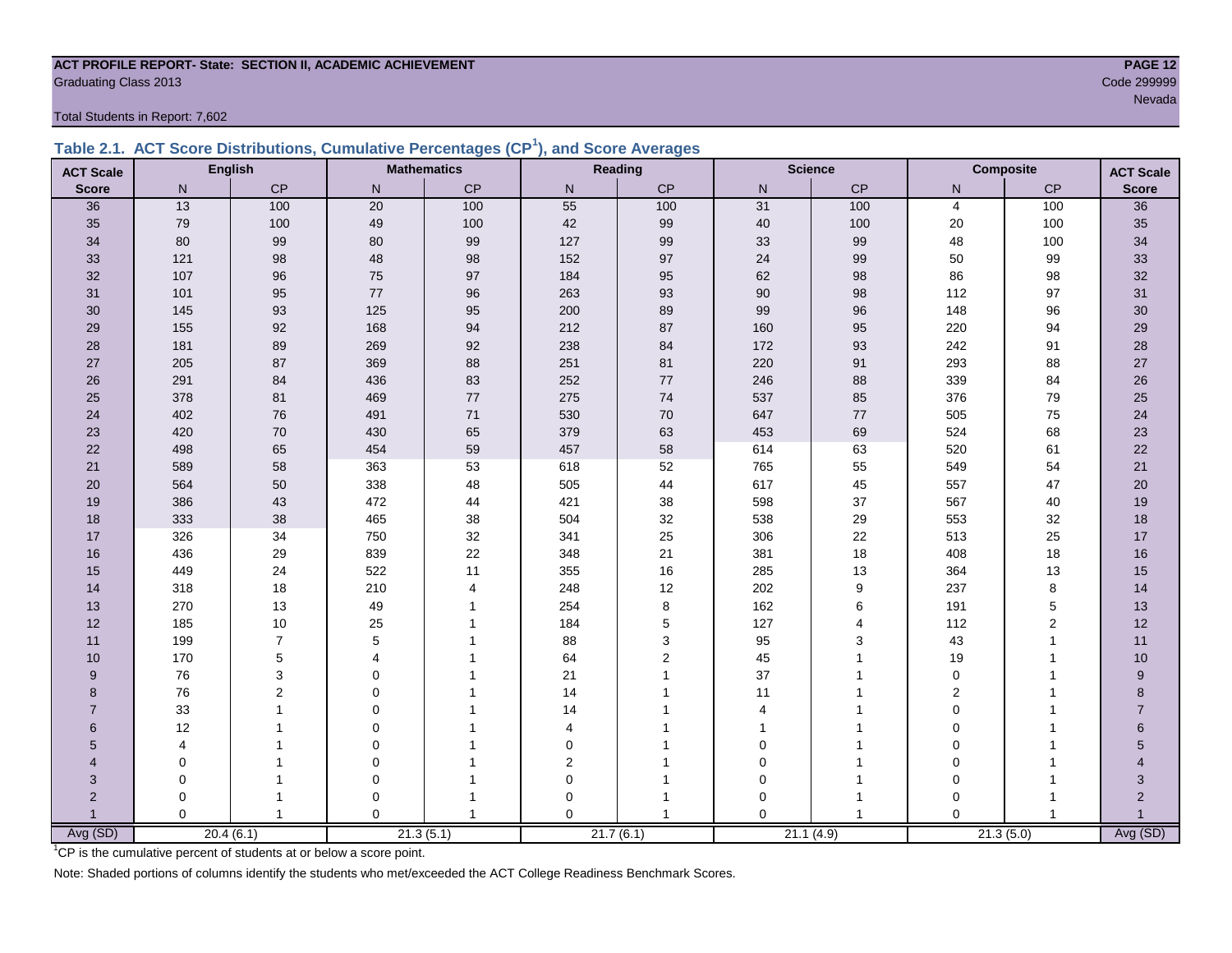#### **ACT PROFILE REPORT- State: SECTION II, ACADEMIC ACHIEVEMENT PAGE 13** Graduating Class 2013 Code 299999

#### Total Students in Report: 7,602

|                  | <b>English</b>          |                |                          |                | Reading                |                |                        |                | <b>Mathematics</b>    |                |                            |           |                        |                         |                  |
|------------------|-------------------------|----------------|--------------------------|----------------|------------------------|----------------|------------------------|----------------|-----------------------|----------------|----------------------------|-----------|------------------------|-------------------------|------------------|
|                  |                         |                |                          |                | <b>Social Studies/</b> |                |                        |                | <b>Pre/Elementarv</b> |                | <b>Algebra/ Coordinate</b> |           | <b>Plane Geometry/</b> |                         |                  |
| <b>ACT Scale</b> | <b>Usage/ Mechanics</b> |                | <b>Rhetorical Skills</b> |                | <b>Sciences</b>        |                | <b>Arts/Literature</b> |                | Algebra               |                | Geometry                   |           | Trigonometry           |                         | <b>ACT Scale</b> |
| <b>Score</b>     | N <sub>1</sub>          | <b>CP</b>      | N                        | CP             | N                      | CP             | N                      | CP             | N                     | <b>CP</b>      | N                          | <b>CP</b> | N                      | CP                      | <b>Score</b>     |
| 18               | 214                     | 100            | 97                       | 100            | 176                    | 100            | 244                    | 100            | 320                   | 100            | 44                         | 100       | 68                     | 100                     | 18               |
| 17               | 357                     | 97             | 62                       | 99             | 422                    | 98             | 369                    | 97             | 319                   | 96             | 89                         | 99        | 25                     | 99                      | 17               |
| 16               | 312                     | 92             | 313                      | 98             | 421                    | 92             | 510                    | 92             | 312                   | 92             | 174                        | 98        | 259                    | 99                      | 16               |
| 15               | 310                     | 88             | 401                      | 94             | 431                    | 87             | 524                    | 85             | 489                   | 87             | 414                        | 96        | 473                    | 95                      | 15               |
| 14               | 370                     | 84             | 533                      | 89             | 444                    | 81             | 543                    | 78             | 502                   | 81             | 660                        | 91        | 606                    | 89                      | 14               |
| 13               | 470                     | 79             | 621                      | 82             | 645                    | 75             | 621                    | 71             | 721                   | 74             | 887                        | 82        | 625                    | 81                      | 13               |
| 12               | 565                     | 73             | 988                      | 73             | 787                    | 67             | 634                    | 63             | 758                   | 65             | 804                        | 70        | 1.070                  | 73                      | 12               |
| 11               | 782                     | 66             | 775                      | 60             | 803                    | 56             | 828                    | 55             | 733                   | 55             | 995                        | 60        | 755                    | 59                      | 11               |
| 10               | 835                     | 56             | 827                      | 50             | 736                    | 46             | 665                    | 44             | 746                   | 45             | 1,082                      | 47        | 840                    | 49                      | 10               |
| 9                | 762                     | 45             | 888                      | 39             | 749                    | 36             | 551                    | 35             | 505                   | 36             | 776                        | 32        | 1.131                  | 38                      | $9\,$            |
| 8                | 581                     | 35             | 710                      | 28             | 682                    | 26             | 679                    | 28             | 810                   | 29             | 869                        | 22        | 726                    | 23                      | 8                |
| $\overline{7}$   | 690                     | 27             | 528                      | 18             | 625                    | 17             | 500                    | 19             | 865                   | 18             | 357                        | 11        | 450                    | 13                      | $\overline{7}$   |
| 6                | 431                     | 18             | 327                      | 11             | 344                    | 9              | 385                    | 12             | 326                   | $\overline{7}$ | 202                        | 6         | 254                    | 8                       | 6                |
| 5                | 429                     | 12             | 282                      | $\overline{7}$ | 180                    | 4              | 316                    | $\overline{7}$ | 137                   | 3              | 102                        | 3         | 129                    | 4                       | 5                |
| 4                | 271                     | 6              | 160                      | 3              | 78                     | $\overline{2}$ | 154                    | 3              | 40                    | 4              | 67                         | 2         | 101                    | 3                       | 4                |
| 3                | 150                     | 3              | 67                       | 1              | 41                     |                | 54                     | 1              | 14                    |                | 51                         | 1         | 36                     | 1                       | $\mathbf{3}$     |
| $\overline{2}$   | 63                      | $\overline{ }$ | 22                       | 1              | 28                     |                | 24                     | 1              | 4                     |                | 5                          | 1         | 28                     | 1                       | $\overline{2}$   |
|                  | 10                      | 1              | $\overline{\mathbf{A}}$  | 1              | 10                     |                |                        |                |                       |                | 24                         | 1         | 26                     | $\overline{\mathbf{A}}$ |                  |
| Avg (SD)         | 10.2(3.8)               |                | 10.5(3.2)                |                | 11.0(3.5)              |                | 11.1(3.7)              |                | 11.1(3.5)             |                | 10.8(2.9)                  |           | 10.6(3.0)              |                         | Avg (SD)         |

**Table 2.2. ACT Subscore Distributions, Cumulative Percentages (CP<sup>1</sup> ), and Subscore Averages**

 $1^{\circ}$ CP is the cumulative percent of students at or below a score point.

#### **Table 2.3. ACT Score Quartile Values**

| <b>Quartile</b>      | Enalish | <b>Mathematics</b> | Reading       | <b>Science</b> | Composite |
|----------------------|---------|--------------------|---------------|----------------|-----------|
| Q3 (75th Percentile) | 24      | 25                 | 26            | 24             | 25        |
| Q2 (50th Percentile) | 20      | <u>_</u>           | ⌒<br><u>_</u> | <u>_</u>       | -         |
| Q1 (25th Percentile) |         |                    |               | 18             | 18        |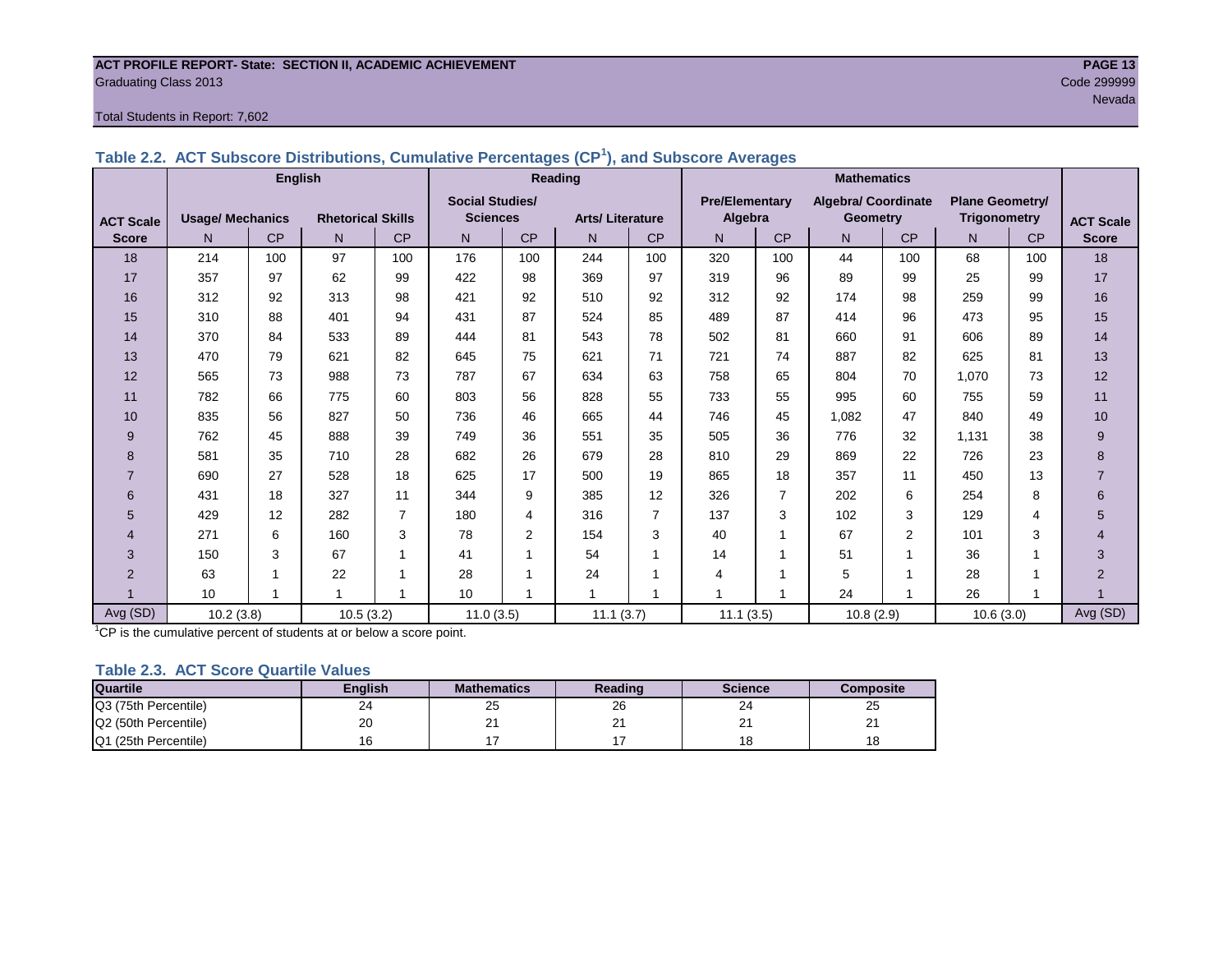#### **Table 2.4. Average ACT Composite Scores for Race/Ethnicity by Level of Preparation**

| <b>Student</b>  |                                 | <b>Number of Students</b> | <b>Percent Taking</b>     |                     | <b>Average ACT Composite Score</b> |
|-----------------|---------------------------------|---------------------------|---------------------------|---------------------|------------------------------------|
| <b>Group</b>    | <b>Race/Ethnicity</b>           | <b>Tested</b>             | Core or More <sup>1</sup> | <b>Core or More</b> | <b>Less Than Core</b>              |
|                 | <b>All Students</b>             | 7,602                     | 79                        | 21.7                | 19.8                               |
|                 | <b>Black/African American</b>   | 492                       | 84                        | 18.1                | 16.1                               |
|                 | American Indian/Alaska Native   | 100                       | 57                        | 18.9                | 16.6                               |
|                 | White                           | 3,702                     | 79                        | 23.0                | 21.0                               |
| <b>State</b>    | Hispanic/Latino                 | 1,866                     | 78                        | 19.6                | 18.1                               |
|                 | Asian                           | 509                       | 86                        | 23.0                | 22.3                               |
|                 | Native Hawaiian/Other Pac. Isl. | 78                        | 78                        | 19.7                | 17.4                               |
|                 | Two or more races               | 508                       | 81                        | 21.8                | 20.0                               |
|                 | Prefer not/No Response          | 347                       | 76                        | 23.0                | 19.1                               |
|                 | <b>All Students</b>             | 1,799,243                 | 74                        | 21.7                | 18.7                               |
|                 | Black/African American          | 239,598                   | 69                        | 17.5                | 15.6                               |
|                 | American Indian/Alaska Native   | 14,217                    | 62                        | 19.1                | 16.5                               |
|                 | <b>I</b> White                  | 1,034,712                 | 76                        | 22.9                | 20.0                               |
| <b>National</b> | Hispanic/Latino                 | 259,741                   | 72                        | 19.5                | 17.2                               |
|                 | Asian                           | 71,677                    | 81                        | 24.1                | 21.5                               |
|                 | Native Hawaiian/Other Pac. Isl. | 4,772                     | 71                        | 20.5                | 17.5                               |
|                 | Two or more races               | 64,221                    | 74                        | 21.9                | 19.2                               |
|                 | Prefer not/No Response          | 110,305                   | 58                        | 22.4                | 18.4                               |

<sup>1</sup>"Core or More" results correspond to students taking four or more years of English AND three or more years each of math, social studies, and natural science.

#### **Table 2.5. Average ACT Scores by Race/Ethnicity**

| <b>Student</b>  |                                 |                |                    |                |                |                  |
|-----------------|---------------------------------|----------------|--------------------|----------------|----------------|------------------|
| Group           | <b>Race/Ethnicity</b>           | <b>English</b> | <b>Mathematics</b> | <b>Reading</b> | <b>Science</b> | <b>Composite</b> |
|                 | <b>All Students</b>             | 20.4           | 21.3               | 21.7           | 21.1           | 21.3             |
|                 | Black/African American          | 16.4           | 18.1               | 18.2           | 17.8           | 17.8             |
|                 | American Indian/Alaska Native   | 16.3           | 18.1               | 18.3           | 18.2           | 17.9             |
|                 | White                           | 22.1           | 22.3               | 23.2           | 22.2           | 22.6             |
| <b>State</b>    | Hispanic/Latino                 | 17.9           | 19.5               | 19.7           | 19.4           | 19.2             |
|                 | Asian                           | 21.8           | 24.1               | 22.3           | 22.7           | 22.9             |
|                 | Native Hawaiian/Other Pac. Isl. | 17.9           | 20.1               | 19.4           | 19.0           | 19.2             |
|                 | Two or more races               | 20.6           | 21.4               | 22.2           | 21.2           | 21.5             |
|                 | Prefer not/No Response          | 21.3           | 22.0               | 22.4           | 21.8           | 22.0             |
|                 | <b>All Students</b>             | 20.2           | 20.9               | 21.1           | 20.7           | 20.9             |
|                 | <b>Black/African American</b>   | 15.7           | 17.2               | 17.0           | 16.9           | 16.9             |
|                 | American Indian/Alaska Native   | 16.6           | 18.2               | 18.3           | 18.3           | 18.0             |
|                 | White                           | 21.8           | 21.9               | 22.6           | 22.0           | 22.2             |
| <b>National</b> | Hispanic/Latino                 | 17.7           | 19.3               | 18.9           | 18.8           | 18.8             |
|                 | Asian                           | 22.5           | 25.0               | 22.9           | 23.1           | 23.5             |
|                 | Native Hawaiian/Other Pac. Isl. | 18.6           | 20.1               | 19.5           | 19.5           | 19.5             |
|                 | Two or more races               | 20.6           | 20.9               | 21.6           | 20.9           | 21.1             |
|                 | Prefer not/No Response          | 20.0           | 20.8               | 21.0           | 20.5           | 20.7             |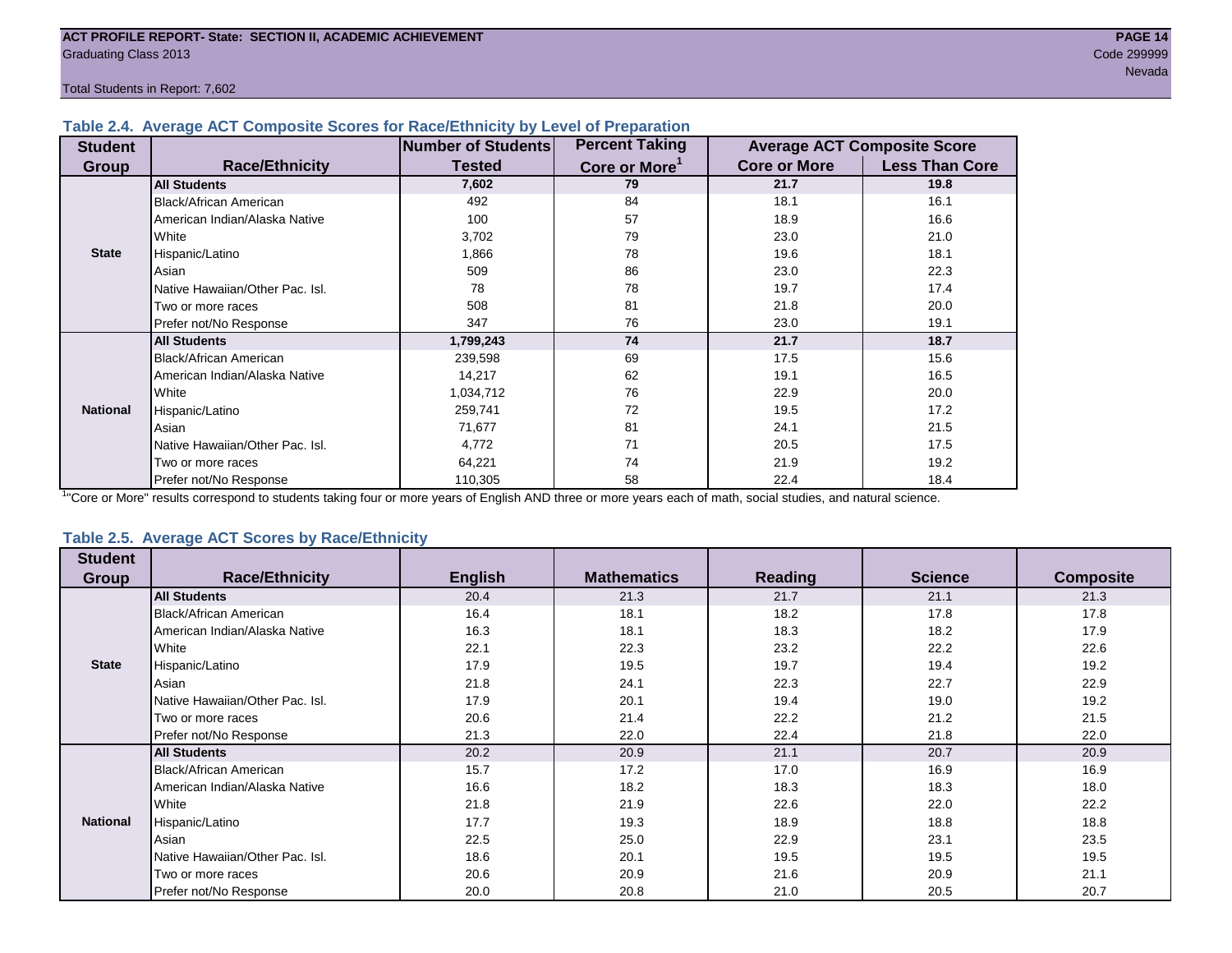#### **ACT PROFILE REPORT- State: SECTION II, ACADEMIC ACHIEVEMENT PAGE 15** Graduating Class 2013 Code 299999

Total Students in Report: 7,602

| <b>Student</b>  | <b>CRS</b> |         | <b>English</b> |                            | <b>Mathematics</b> |         | Reading       | <b>Science</b> |                |  |
|-----------------|------------|---------|----------------|----------------------------|--------------------|---------|---------------|----------------|----------------|--|
| Group           | Range      | N       | %              | %<br>N<br>N                |                    |         | $\frac{9}{6}$ | N              | %              |  |
|                 | 33 to 36   | 293     | 4              | 197                        | 3                  | 376     | 5             | 128            | $\overline{2}$ |  |
|                 | 28 to 32   | 689     | 9              | 714                        | 9                  |         | 14            | 583            | 8              |  |
|                 | 24 to 27   | 1,276   | 17             | 23<br>1,765                |                    | 1,308   | 17            | 1,650          | 22             |  |
| <b>State</b>    | 20 to 23   | 2,071   | 27             | 26<br>21<br>1,585<br>1,959 |                    | 2,449   | 32            |                |                |  |
|                 | 16 to 19   | 1,481   | 19             | 33<br>21<br>1,614<br>2,526 |                    | 1,823   | 24            |                |                |  |
|                 | 13 to 15   | 1,037   | 14             | 781                        | 10<br>857<br>11    |         |               | 649            | 9              |  |
|                 | 01 to 12   | 755     | 10             | 34                         | 0                  | 391     | 5             | 320            | 4              |  |
|                 | 33 to 36   | 81,846  | 5              | 51,648                     | 3                  | 89,731  | 5             | 36,033         | 2              |  |
|                 | 28 to 32   | 175,672 | 10             | 156,561                    | 9                  | 239,643 | 13            | 138,865        | 8              |  |
|                 | 24 to 27   | 291,095 | 16             | 385,102                    | 21                 | 277,723 | 15            | 364,600        | 20             |  |
| <b>National</b> | 20 to 23   | 447.398 | 25             | 343,822                    | 19                 | 424,936 | 24            | 542,531        | 30             |  |
|                 | 16 to 19   | 327,718 | 18             | 590,816                    | 33                 | 384,706 | 21            | 413,107        | 23             |  |
|                 | 13 to 15   | 242.064 | 13             | 258,384                    | 14                 | 240.069 | 13            | 183.840        | 10             |  |
|                 | 01 to 12   | 233,450 | 13             | 12,910                     |                    | 142,435 | 8             | 120,267        |                |  |

### **Table 2.6. Percent of Students in College Readiness Standards (CRS) Score Ranges**

### **Table 2.7. Average ACT Scores by Gender**

| <b>Student Group</b> | <b>Gender</b> |         |         | <b>Average ACT Scores</b> |             |         |         |           |  |  |  |  |
|----------------------|---------------|---------|---------|---------------------------|-------------|---------|---------|-----------|--|--|--|--|
|                      |               | N       | Percent | Enalish                   | Mathematics | Reading | Science | Composite |  |  |  |  |
|                      | Males         | 3,149   | 41      | 20.1                      | 22.1        | 21.6    | 21.7    | 21.5      |  |  |  |  |
| <b>State</b>         | Females       | 4,425   | 58      | 20.7                      | 20.8        | 21.9    | 20.7    | 21.1      |  |  |  |  |
|                      | Missing       | 28      |         | 14.7                      | 17.4        | 18.2    | 17.0    | 17.0      |  |  |  |  |
|                      | Males         | 835,431 | 46      | 19.8                      | 21.4        | 20.9    | 21.2    | 20.9      |  |  |  |  |
| <b>National</b>      | Females       | 954,919 | 53      | 20.6                      | 20.5        | 21.4    | 20.4    | 20.9      |  |  |  |  |
|                      | Missing       | 8,893   | 0       | 16.1                      | 18.2        | 17.6    | 17.7    | 17.5      |  |  |  |  |

#### **Table 2.8. Percent of Students Who Met College Readiness Benchmark Scores by Gender**

| <b>Student Group</b> | <b>Gender</b> |         | <b>Percent of Students</b> |         |         |          |  |  |  |  |  |
|----------------------|---------------|---------|----------------------------|---------|---------|----------|--|--|--|--|--|
|                      |               | English | <b>Mathematics</b>         | Reading | Science | All Four |  |  |  |  |  |
| <b>State</b>         | Males         | 64      | 52                         | 46      | 43      | 31       |  |  |  |  |  |
|                      | Females       | 68      | 43                         | 49      | 33      | 24       |  |  |  |  |  |
| <b>National</b>      | Males         | 62      | 47                         | 43      | 40      | 29       |  |  |  |  |  |
|                      | Females       | 67      | 4 <sup>1</sup>             | 45      | 33      | 24       |  |  |  |  |  |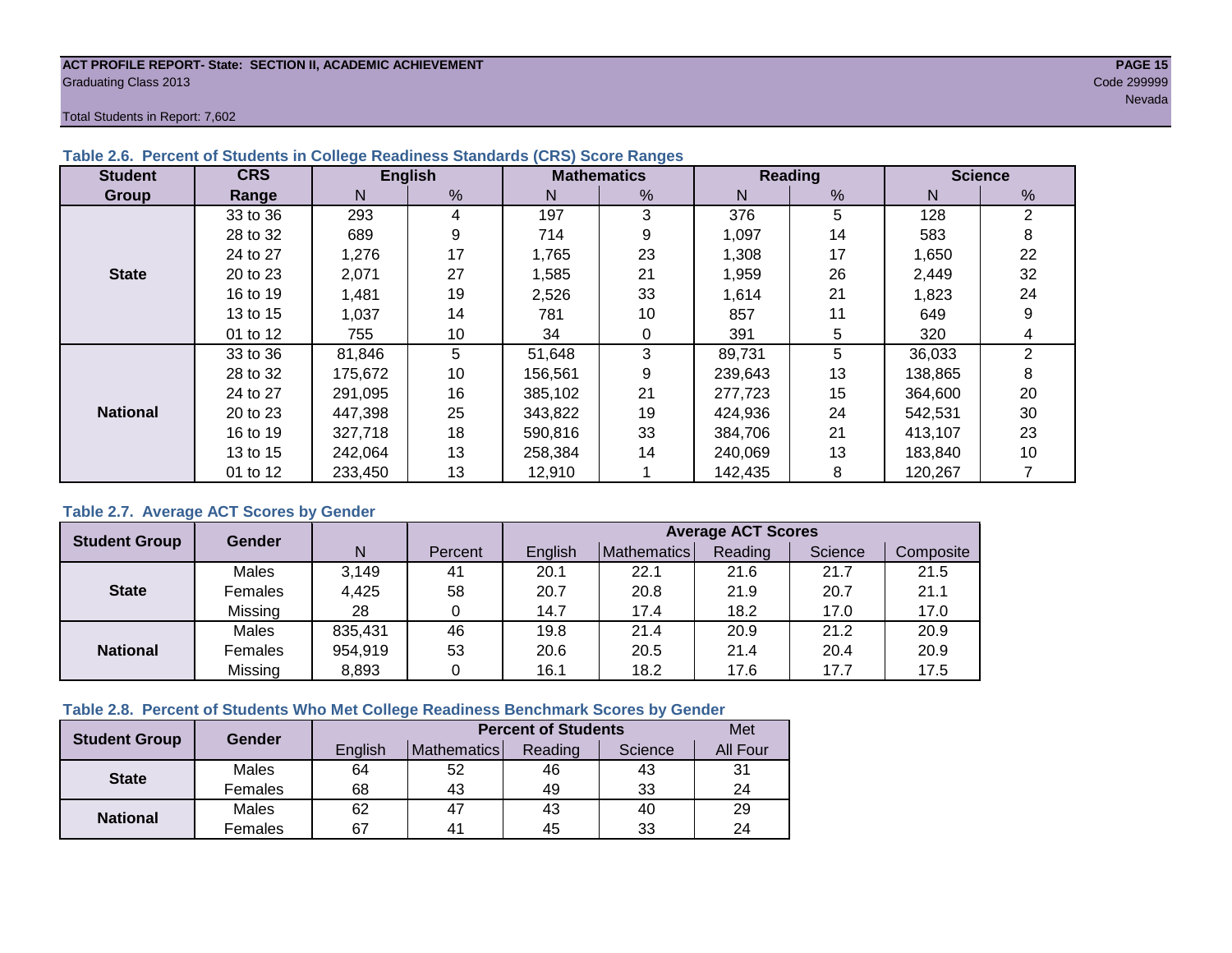#### **ACT PROFILE REPORT- State: SECTION II, ACADEMIC ACHIEVEMENT PAGE 16** Graduating Class 2013 Code 299999

**State**

**National**

Core or More<sup>2</sup>

Missing<sup>3</sup>

|                                                                                                               | Total Students in Report: 7,602 |  |       |                |       |                    |         |     |                |     |            |                  | <b>Nevada</b> |
|---------------------------------------------------------------------------------------------------------------|---------------------------------|--|-------|----------------|-------|--------------------|---------|-----|----------------|-----|------------|------------------|---------------|
| Table 2.9. College Readiness Benchmark (CRB) Percent and Average ACT Scores by Overall High School Curriculum |                                 |  |       |                |       |                    |         |     |                |     |            |                  |               |
| <b>Student</b>                                                                                                | <b>Curriculum</b>               |  |       | <b>English</b> |       | <b>Mathematics</b> | Reading |     | <b>Science</b> |     |            | <b>Composite</b> |               |
| <b>Group</b>                                                                                                  | Taken <sup>1</sup>              |  | CRB % | Ava            | CRB % | Avg                | CRB %   | Avg | CRB %          | Avg | CRB $\%^4$ | Avg              |               |

|  |  |  | Table 2.9. College Readiness Benchmark (CRB) Percent and Average ACT Scores by Overall High School Curriculum |
|--|--|--|---------------------------------------------------------------------------------------------------------------|
|  |  |  |                                                                                                               |

| <sup>1</sup> "Curriculum Taken" reflects overall high school curriculum in this table. |
|----------------------------------------------------------------------------------------|
|----------------------------------------------------------------------------------------|

 $^2$  "Core or More" results correspond to students taking four or more years of English AND three or more years each of math, social studies, and natural science.

 $3$  Zero years or no coursework information reported in one or more content areas.

 $4$  Composite CRB% results reflect students who met all four subject-area benchmarks.

|  |  |  |  |  | Table 2.10. College Readiness Benchmark (CRB) Percent and Average ACT Scores by Content-Specific Curriculum |
|--|--|--|--|--|-------------------------------------------------------------------------------------------------------------|
|--|--|--|--|--|-------------------------------------------------------------------------------------------------------------|

| <b>Student</b>  | Curriculum                | <b>English</b> |       |      | <b>Mathematics</b> |       |      |          | <b>Reading</b> |      | <b>Science</b> |       |      |
|-----------------|---------------------------|----------------|-------|------|--------------------|-------|------|----------|----------------|------|----------------|-------|------|
| Group           | <b>Taken</b>              |                | CRB % | Avg  | N                  | CRB % | Avg  | N        | CRB %          | Avg  | N              | CRB % | Avg  |
|                 | Core or More <sup>2</sup> | 7,374          | 67    | 20.5 | 7,381              | 48    | 21.4 | 7,150    | 48             | 21.8 | 6,398          | 40    | 21.4 |
| <b>State</b>    | Less than Core            | 141            | 37    | 16.0 | 127                | 16    | 17.1 | 358      | 41             | 20.4 | 1,110          | 23    | 19.4 |
|                 | Missing <sup>3</sup>      | 87             | 41    | 16.5 | 94                 | 28    | 18.4 | 94       | 27             | 18.6 | 94             | 26    | 18.6 |
|                 | Core or More              | .646,286       | 67    | 20.6 | .648,697           | 46    | 21.3 | .554,990 | 46             | 21.5 | ,506,965       | 40    | 21.3 |
| <b>National</b> | 'Less than Core           | 84,048         | 36    | 15.9 | 77,906             |       | 16.3 | 171,617  | 32             | 19.7 | 218,267        |       | 18.0 |
|                 | Missing                   | 68,909         | 38    | 16.4 | 72,640             | 20    | 17.9 | 72,636   | 25             | 17.7 | 74,011         | 18    | 17.8 |

Less than Core | 1,462 | 55 | 18.7 | 33 | 19.7 | 41 | 20.5 | 27 | 19.7 | 18 | 19.8

Core or More | 1,322,739 | 71 | 21.2 | 50 | 250 | 22.0 | 42 | 21.5 | 31 | 21.7 Less than Core 396,592 48 17.8 27 18.9 30 19.0 22 18.8 14 18.7 Missing | 79,912 | 36 | 16.0 | 19 | 17.8 | 24 | 17.5 | 17 | 17.7 | 10 | 17.4

6,039 | 70 | 20.9 | 50 | 21.8 | 50 | 22.1 | 40 | 21.5 | 29 | 21.7

101 | 39 | 16.1 | 28 | 18.3 | 26 | 18.4 | 25 | 18.5 | 14 | 17.9

<sup>1</sup>"Curriculum Taken" reflects content-specific curriculum in this table.

<sup>2</sup> "Core or More" results correspond to students taking four or more years of English or three or more years of math, social studies, or natural science, respectively. For instance, Reading "Core or More" results correspond to students taking three or more years of social studies, regardless of courses taken in other content areas.

 $3$  Zero years or no coursework information reported in the specified content area.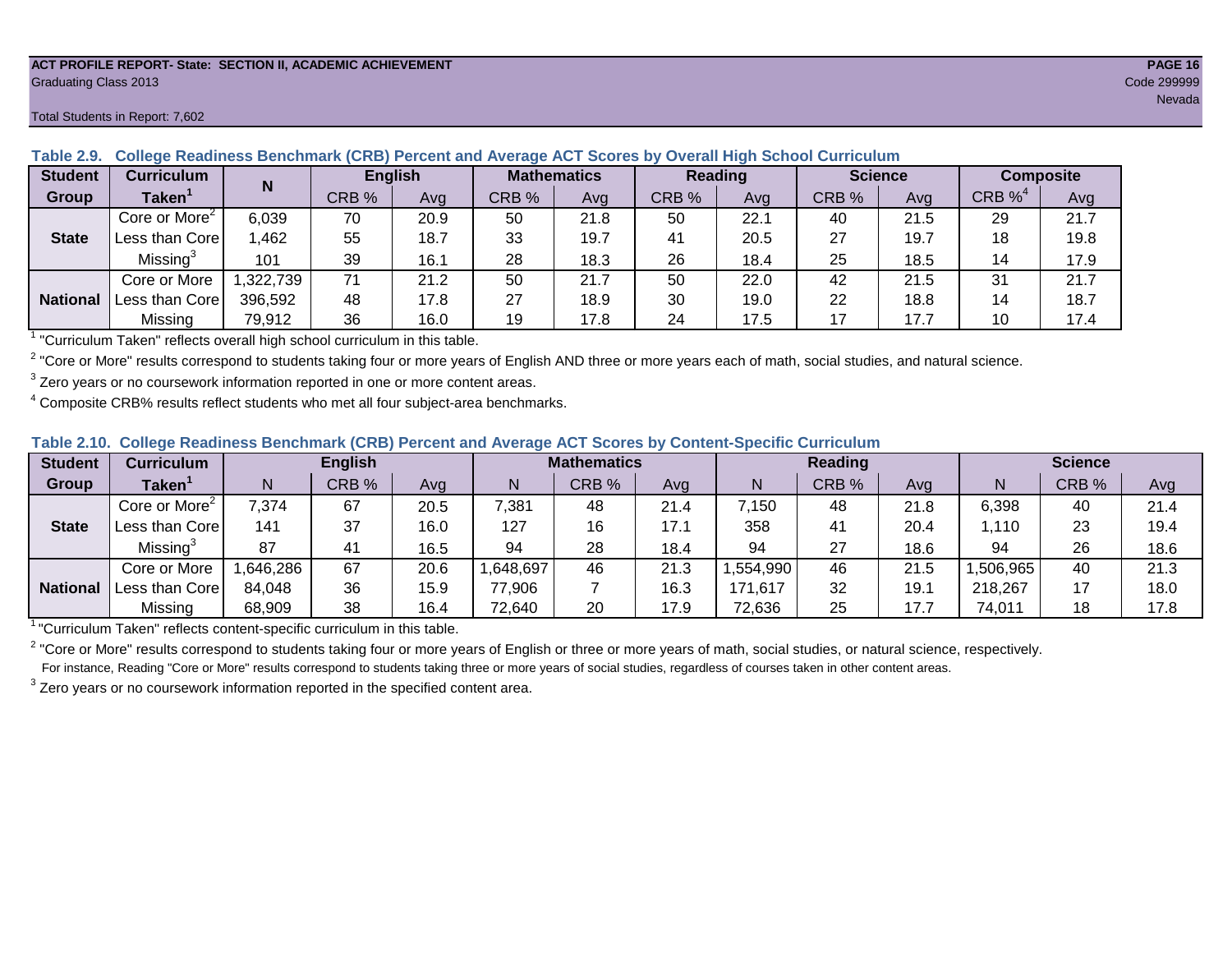# Section III College Readiness and the Impact of Course Rigor

Beginning with the Graduating Class of 2013, all students whose scores are college reportable, both standard and extended time tests, are now included. Also beginning with the 2013 Graduating Class data, College Readiness Benchmarks for Reading and Science were updated to reflect the most recent college coursework research.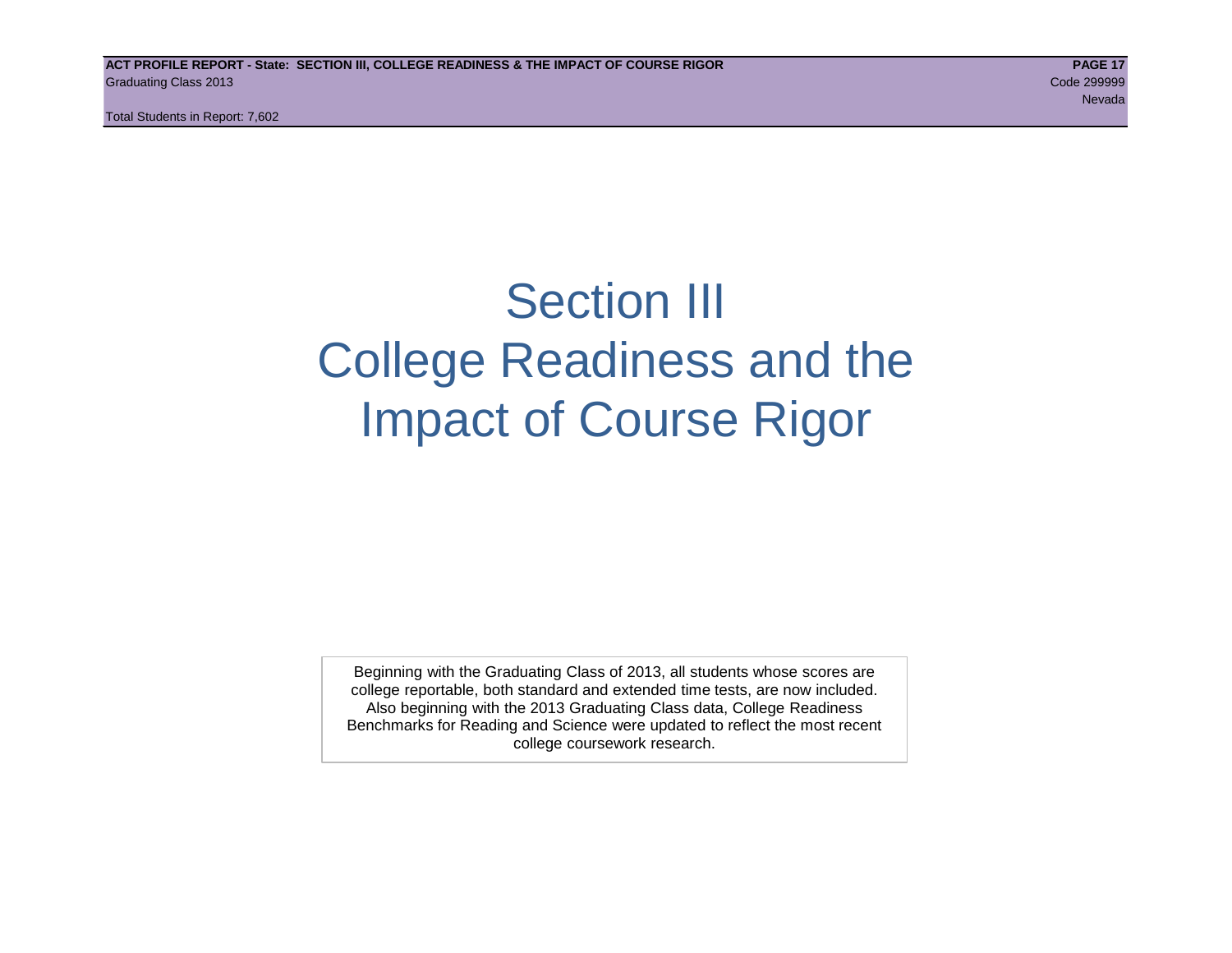#### **ACT PROFILE REPORT - State: SECTION III, COLLEGE READINESS & THE IMPACT OF COURSE RIGOR PAGE 18** Graduating Class 2013 Code 299999

Total Students in Report: 7,602

# **Figure 3.1. Percent of Students Who Met ACT College Readiness Benchmark Scores by Race/Ethnicity: ENGLISH**



ACT English Benchmark Score = **18**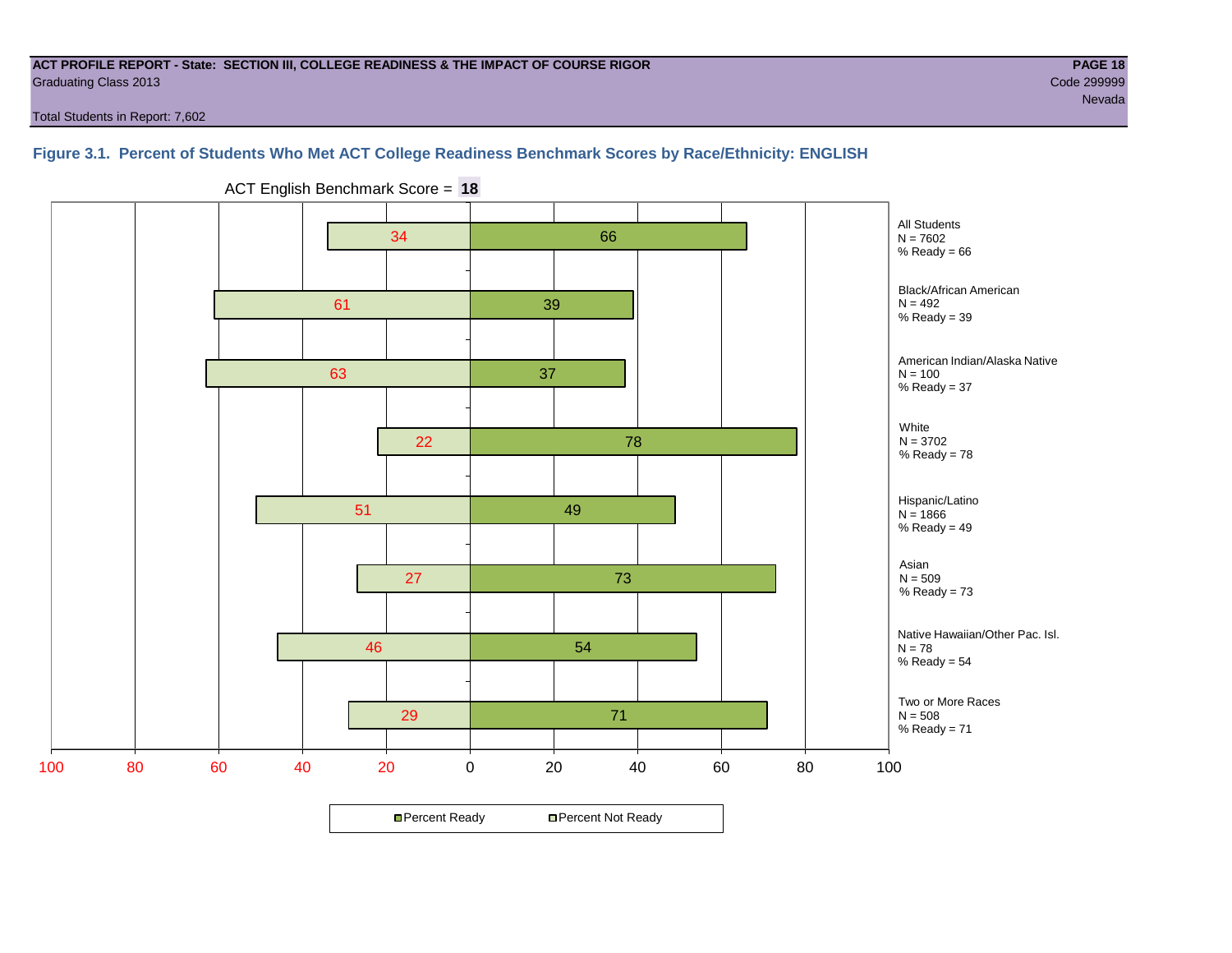#### **ACT PROFILE REPORT - State: SECTION III, COLLEGE READINESS & THE IMPACT OF COURSE RIGOR PAGE 19** Graduating Class 2013 Code 299999

Total Students in Report: 7,602

# **Figure 3.2. Percent of Students Who Met ACT College Readiness Benchmark Scores by Race/Ethnicity: MATHEMATICS**



ACT Mathematics Benchmark Score = **22**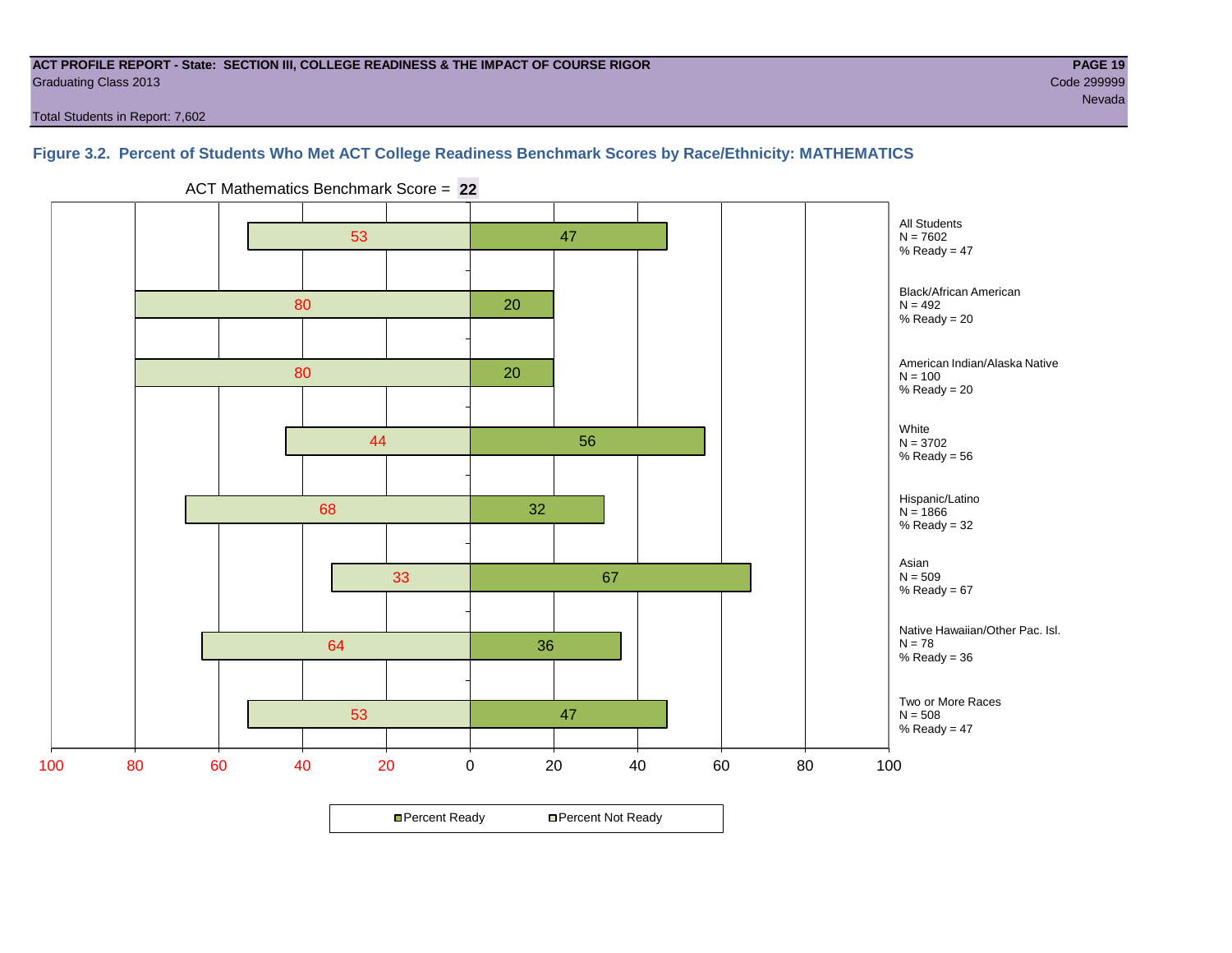#### **ACT PROFILE REPORT - State: SECTION III, COLLEGE READINESS & THE IMPACT OF COURSE RIGOR PAGE 20** Graduating Class 2013 Code 299999

Total Students in Report: 7,602

### **Figure 3.3. Percent of Students Who Met ACT College Readiness Benchmark Scores by Race/Ethnicity: READING**



ACT Reading Benchmark Score = **22**

**□ Percent Ready DPercent Not Ready**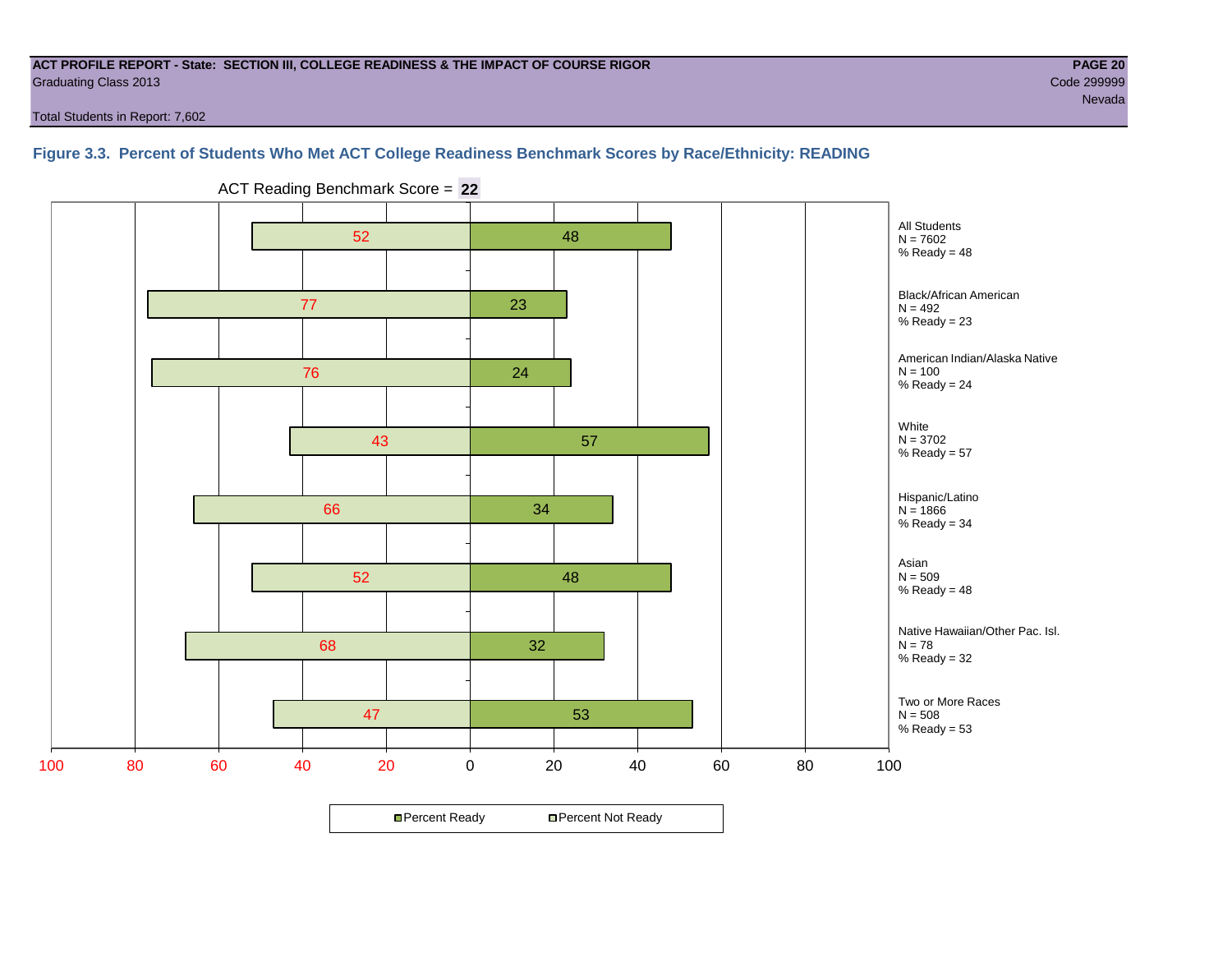#### **ACT PROFILE REPORT - State: SECTION III, COLLEGE READINESS & THE IMPACT OF COURSE RIGOR PAGE 21** Graduating Class 2013 Code 299999

nevada e a ser estado e a construír a construír a construír a construír a construír a construír a Nevada e a c

Total Students in Report: 7,602

### **Figure 3.4. Percent of Students Who Met ACT College Readiness Benchmark Scores by Race/Ethnicity: SCIENCE**



ACT Science Benchmark Score = **23**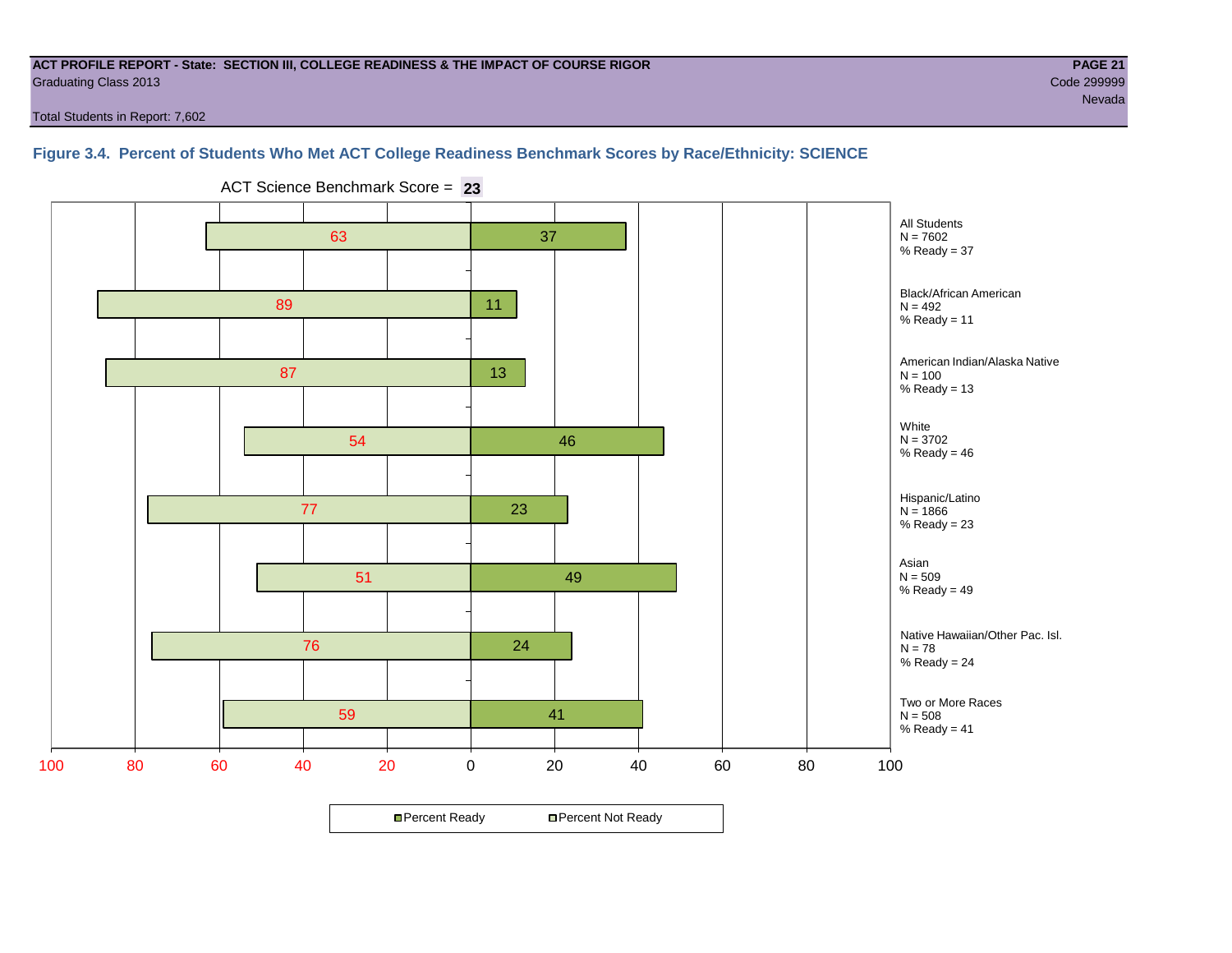#### **ACT PROFILE REPORT - State: SECTION III, COLLEGE READINESS & THE IMPACT OF COURSE RIGOR PAGE 22** Graduating Class 2013 Code 299999

Total Students in Report: 7,602

# **Figure 3.5. Percent of Students Who Met ACT College Readiness Benchmark Scores by Race/Ethnicity: ALL FOUR**

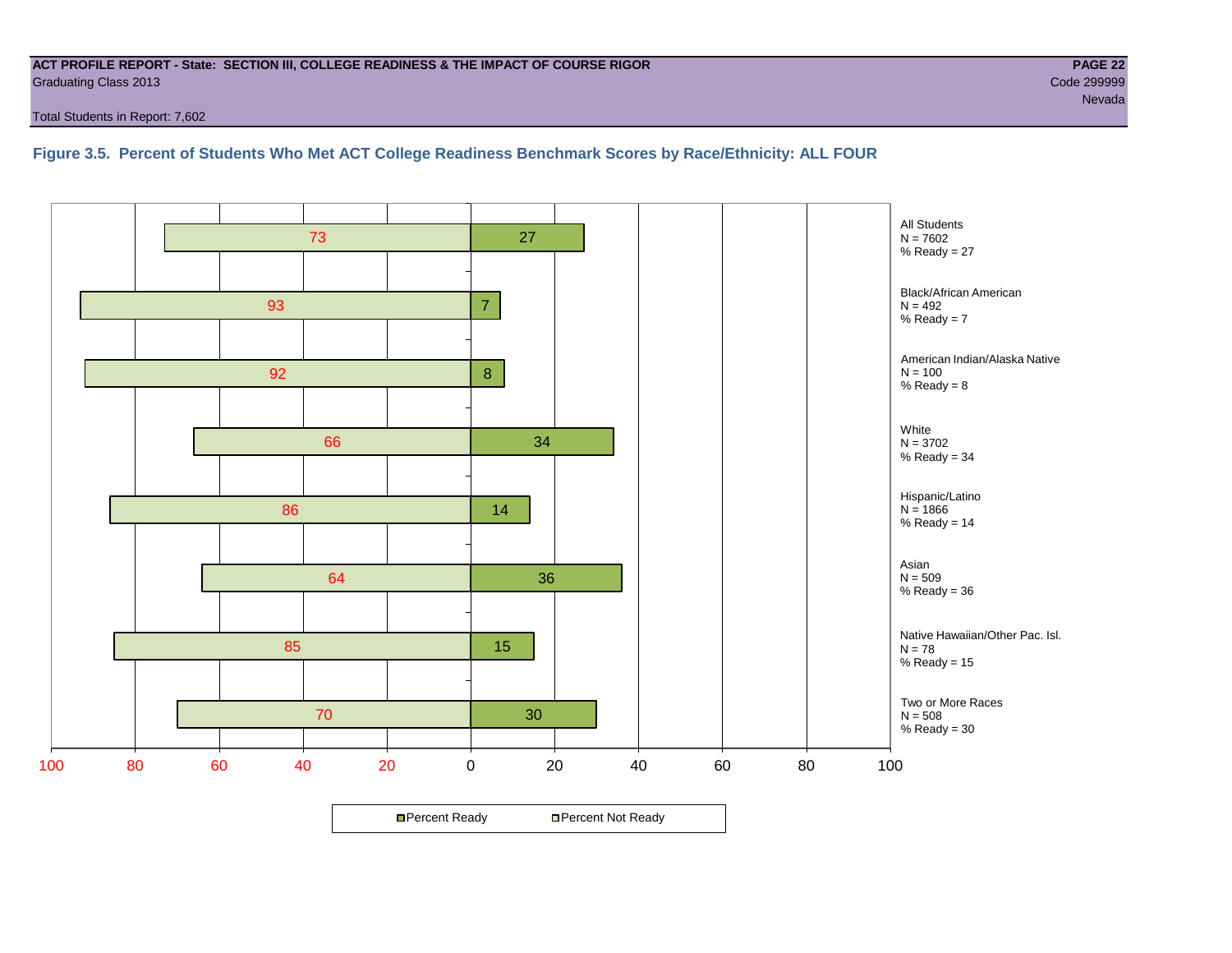#### **ACT PROFILE REPORT - State: SECTION III, COLLEGE READINESS & THE IMPACT OF COURSE RIGOR PAGE 23** Graduating Class 2013 Code 299999

Total Students in Report: 7,602

**Table 3.1. Average ACT Scores and Average ACT Score Changes by Common Course Patterns**

| <b>Course Pattern</b>                            |                |                | <b>All Students</b> |                     |              |                | <b>Males</b> |                       |              |                | <b>Females</b> |                        |
|--------------------------------------------------|----------------|----------------|---------------------|---------------------|--------------|----------------|--------------|-----------------------|--------------|----------------|----------------|------------------------|
|                                                  |                |                | <b>ACT</b>          | <b>Course Value</b> |              |                | <b>ACT</b>   | <b>Course Value</b>   |              |                | <b>ACT</b>     | <b>Course Value</b>    |
| <b>ENGLISH COURSE PATTERN</b>                    | N.             | Percent        | English             | Added <sup>1</sup>  | $\mathsf{N}$ | Percent        | English      | Added <sup>1</sup>    | $\mathsf{N}$ | Percent        | English        | A d d e d <sup>1</sup> |
| Eng 9, Eng 10, Eng 11, Eng 12, & Other English   | 1,374          | 18             | 20.2                | 4.2                 | 515          | 16             | 20.1         | 4.0                   | 857          | 19             | 20.3           | 3.9                    |
| Eng 9, Eng 10, Eng 11, Eng 12                    | 6,000          | 79             | 20.6                | 4.6                 | 2,522        | 80             | 20.3         | 4.2                   | 3,465        | 78             | 20.9           | 4.5                    |
| Less than 4 years of English                     | 141            | $\overline{2}$ | 16.0                |                     | 65           | 2              | 16.1         | $\sim$                | 70           | 2              | 16.4           |                        |
| Zero years / no English courses reported         | 87             | $\mathbf 1$    | 16.5                |                     | 47           | $\overline{1}$ | 16.1         |                       | 33           | $\mathbf{1}$   | 17.5           |                        |
|                                                  |                |                | <b>ACT</b>          | <b>Course Value</b> |              |                | <b>ACT</b>   | <b>Course Value</b>   |              |                | <b>ACT</b>     | <b>Course Value</b>    |
| <b>MATHEMATICS COURSE PATTERN</b>                | N <sub>1</sub> | Percent        | Math                | Added <sup>1</sup>  | N            | Percent        | Math         | $A$ dded <sup>1</sup> | N            | Percent        | Math           | A d d e d <sup>1</sup> |
| Alg 1, Alg 2, Geom, Trig, & Calc                 | 638            | 8              | 24.6                | 7.5                 | 288          | 9              | 25.4         | 8.1                   | 350          | 8              | 23.9           | 7.0                    |
| Alg 1, Alg 2, Geom, Trig, & Other Adv Math       | 967            | 13             | 22.0                | 4.9                 | 327          | 10             | 22.8         | 5.5                   | 639          | 14             | 21.6           | 4.7                    |
| Alg 1, Alg 2, Geom, & Trig                       | 673            | 9              | 20.1                | 3.0                 | 271          | 9              | 20.7         | 3.4                   | 401          | 9              | 19.7           | 2.8                    |
| Alg 1, Alg 2, Geom, & Other Adv Math             | 1,311          | 17             | 18.7                | 1.6                 | 494          | 16             | 18.9         | 1.6                   | 812          | 18             | 18.6           | 1.7                    |
| Other comb of 4 or more years of Math            | 2,780          | 37             | 23.4                | 6.3                 | 1,241        | 39             | 24.3         | 7.0                   | 1,536        | 35             | 22.6           | 5.7                    |
| Alg 1, Alg 2, & Geom                             | 716            | 9              | 17.2                | 0.1                 | 292          | 9              | 17.4         | 0.1                   | 419          | 9              | 17.1           | 0.2                    |
| Other comb of 3 or 3.5 years of Math             | 296            | 4              | 20.2                | 3.1                 | 132          | $\overline{4}$ | 20.3         | 3.0                   | 162          | $\overline{4}$ | 20.2           | 3.3                    |
| Less than 3 years of Math                        | 127            | 2              | 17.1                |                     | 52           | $\overline{2}$ | 17.3         | $\sim$                | 71           | $\overline{2}$ | 16.9           |                        |
| Zero years / no Math courses reported            | 94             | -1             | 18.4                |                     | 52           | $\overline{2}$ | 18.7         | $\blacksquare$        | 35           | 1              | 18.2           |                        |
|                                                  |                |                | <b>ACT</b>          | <b>Course Value</b> |              |                | <b>ACT</b>   | <b>Course Value</b>   |              |                | <b>ACT</b>     | <b>Course Value</b>    |
| <b>SOCIAL SCIENCE COURSE PATTERN</b>             | N              | Percent        | Reading             | Added <sup>1</sup>  | N            | Percent        | Reading      | Added <sup>1</sup>    | N            | Percent        | Reading        | A d d e d <sup>1</sup> |
| US Hist, World Hist, Am Gov, & Other Hist        | 238            | 3              | 21.2                | 0.8                 | 117          | 4              | 21.2         | 1.1                   | 121          | 3              | 21.2           | 0.4                    |
| Other comb of 4 or more years Social Science     | 2,320          | 31             | 22.2                | 1.8                 | 886          | 28             | 22.0         | 1.9                   | 1,432        | 32             | 22.3           | 1.5                    |
| US Hist, World Hist, & Am Gov                    | 2,144          | 28             | 21.5                | 1.1                 | 984          | 31             | 21.5         | 1.4                   | 1,158        | 26             | 21.6           | 0.8                    |
| Other comb of 3 or 3.5 years of Social Science   | 2,448          | 32             | 21.9                | 1.5                 | 951          | 30             | 21.7         | 1.6                   | 1,488        | 34             | 22.0           | 1.2                    |
| Less than 3 years of Social Science              | 358            | 5              | 20.4                |                     | 160          | 5              | 20.1         | $\sim$                | 190          | $\overline{4}$ | 20.8           |                        |
| Zero years / no Social Science courses reported  | 94             | -1             | 18.6                |                     | 51           | $\overline{2}$ | 18.0         | $\blacksquare$        | 36           | 1              | 19.5           |                        |
|                                                  |                |                | <b>ACT</b>          | <b>Course Value</b> |              |                | <b>ACT</b>   | <b>Course Value</b>   |              |                | <b>ACT</b>     | <b>Course Value</b>    |
| NATURAL SCIENCE COURSE PATTERN                   | N <sub>1</sub> | Percent        | Science             | Added               | $\mathsf{N}$ | Percent        | Science      | Added <sup>1</sup>    | N            | Percent        | Science        | A d d e d <sup>1</sup> |
| Gen Sci <sup>2</sup> , Bio, Chem, & Phys         | 2,975          | 39             | 22.1                | 2.7                 | 1,327        | 42             | 22.9         | 3.4                   | 1,644        | 37             | 21.4           | 2.1                    |
| Bio, Chem, Phys                                  | 823            | 11             | 23.6                | 4.2                 | 400          | 13             | 24.7         | 5.2                   | 421          | 10             | 22.7           | 3.4                    |
| Gen Sci <sup>2</sup> , Bio, Chem                 | 2,460          | 32             | 20.0                | 0.6                 | 860          | 27             | 19.9         | 0.4                   | 1,595        | 36             | 20.0           | 0.7                    |
| Other comb of 3 years of Natural Science         | 140            | $\overline{2}$ | 19.9                | 0.5                 | 75           | $\overline{2}$ | 20.6         | 1.1                   | 65           | $\mathbf{1}$   | 19.0           | $-0.3$                 |
| Less than 3 years of Natural Science             | 1,110          | 15             | 19.4                |                     | 436          | 14             | 19.5         |                       | 664          | 15             | 19.3           |                        |
| Zero years / no Natural Science courses reported | 94             |                | 18.6                |                     | 51           | 2              | 18.3         |                       | 36           | 1              | 19.2           |                        |

<sup>1</sup>Course value added is defined as the average ACT score change compared to course sequences in which students took

less than four years of English or less than three years of Mathematics, Social Science or Natural Science.

<sup>2</sup>Includes General, Physical and Earth Sciences.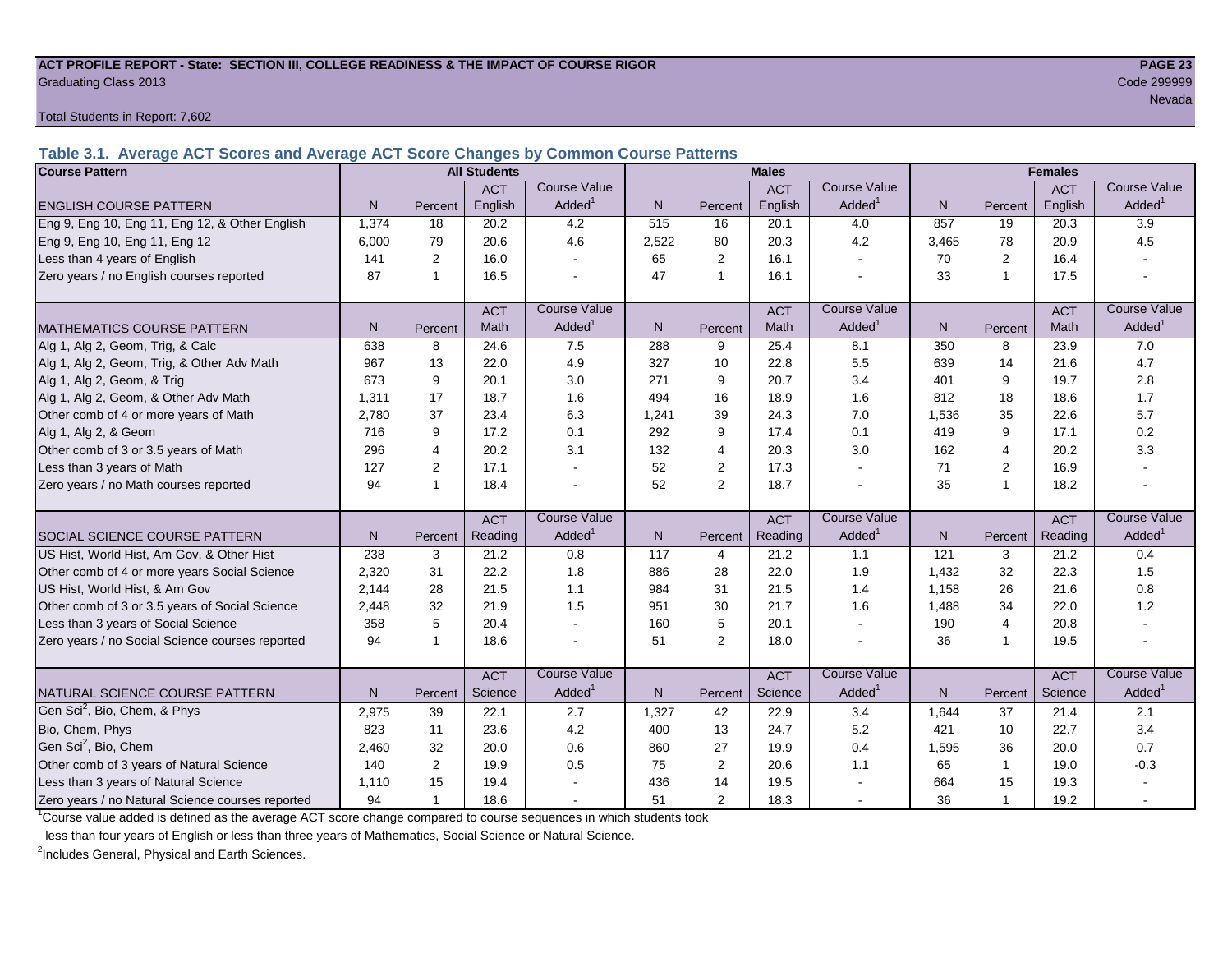#### ACT PROFILE REPORT - State: SECTION III, COLLEGE READINESS & THE IMPACT OF COURSE RIGOR **PAGE 24 Graduating Class 2013** Code 299999 Code 200999 Code 200999 Code 200999 Code 200999 Code 200999 Code 200999 Code 200999 Code 200999 Code 200999 Code 200999 Code 200999 Code 200999 Code 2009 Code 20099 Code 2009 Code 2009 C

nevada a ser en 1992 en 1993 en 1993 en 1994 en 1994 en 1994 en 1994 en 1994 en 1995 en 1999 en 1999 en 1999 e

Total Students in Report: 7,602

# **Table 3.2. College Readiness Percents by Common Course Patterns**

| <b>Course Pattern</b>                            |       |                         | <b>State</b> |                  | <b>National</b> |                       |         |                  |  |
|--------------------------------------------------|-------|-------------------------|--------------|------------------|-----------------|-----------------------|---------|------------------|--|
|                                                  |       | <b>Percent Taking</b>   | Avg ACT      | Percent Who Met  |                 | <b>Percent Taking</b> | Avg ACT | Percent Who Met  |  |
| <b>ENGLISH COURSE PATTERN</b>                    | N     | Pattern                 | English      | <b>Benchmark</b> | $\mathsf{N}$    | Pattern               | English | <b>Benchmark</b> |  |
| Eng 9, Eng 10, Eng 11, Eng 12, & Other English   | 1,374 | 18                      | 20.2         | 64               | 380,375         | 21                    | 21.6    | 73               |  |
| Eng 9, Eng 10, Eng 11, Eng 12                    | 6,000 | 79                      | 20.6         | 68               | 1,265,911       | 70                    | 20.3    | 65               |  |
| Less than 4 years of English                     | 141   | 2                       | 16.0         | 37               | 84,048          | 5                     | 15.9    | 36               |  |
| Zero years / no English courses reported         | 87    | 1                       | 16.5         | 41               | 68,909          | $\overline{4}$        | 16.4    | 38               |  |
|                                                  |       |                         |              |                  |                 |                       |         |                  |  |
|                                                  |       | <b>Percent Taking</b>   | Avg ACT      | Percent Who Met  |                 | <b>Percent Taking</b> | Avg ACT | Percent Who Met  |  |
| <b>MATHEMATICS COURSE PATTERN</b>                | N     | Pattern                 | Math         | <b>Benchmark</b> | N               | Pattern               | Math    | <b>Benchmark</b> |  |
| Alg 1, Alg 2, Geom, Trig, & Calc                 | 638   | 8                       | 24.6         | 77               | 113,999         | 6                     | 23.8    | 68               |  |
| Alg 1, Alg 2, Geom, Trig, & Other Adv Math       | 967   | 13                      | 22.0         | 57               | 155,095         | 9                     | 21.9    | 56               |  |
| Alg 1, Alg 2, Geom, & Trig                       | 673   | 9                       | 20.1         | 37               | 119,993         | 7                     | 19.4    | 32               |  |
| Alg 1, Alg 2, Geom, & Other Adv Math             | 1,311 | 17                      | 18.7         | 22               | 336,291         | 19                    | 19.6    | 32               |  |
| Other comb of 4 or more years of Math            | 2,780 | 37                      | 23.4         | 63               | 610,720         | 34                    | 23.6    | 65               |  |
| Alg 1, Alg 2, & Geom                             | 716   | 9                       | 17.2         | 11               | 223,733         | 12                    | 17.2    | 11               |  |
| Other comb of 3 or 3.5 years of Math             | 296   | $\overline{4}$          | 20.2         | 36               | 88,866          | 5                     | 19.7    | 34               |  |
| Less than 3 years of Math                        | 127   | 2                       | 17.1         | 16               | 77,906          | 4                     | 16.3    | $\overline{7}$   |  |
| Zero years / no Math courses reported            | 94    | $\mathbf{1}$            | 18.4         | 28               | 72,640          | 4                     | 17.9    | 20               |  |
|                                                  |       |                         |              |                  |                 |                       |         |                  |  |
|                                                  |       | <b>Percent Taking</b>   | Avg ACT      | Percent Who Met  |                 | Percent Taking        | Avg ACT | Percent Who Met  |  |
| <b>SOCIAL SCIENCE COURSE PATTERN</b>             | N     | Pattern                 | Reading      | <b>Benchmark</b> | N               | Pattern               | Reading | <b>Benchmark</b> |  |
| US Hist, World Hist, Am Gov, & Other Hist        | 238   | 3                       | 21.2         | 44               | 50,989          | 3                     | 22.2    | 51               |  |
| Other comb of 4 or more years Social Science     | 2,320 | 31                      | 22.2         | 52               | 908,394         | 50                    | 22.0    | 50               |  |
| US Hist, World Hist, & Am Gov                    | 2,144 | 28                      | 21.5         | 46               | 106,021         | 6                     | 19.5    | 34               |  |
| Other comb of 3 or 3.5 years of Social Science   | 2,448 | 32                      | 21.9         | 48               | 489,586         | 27                    | 21.0    | 43               |  |
| Less than 3 years of Social Science              | 358   | 5                       | 20.4         | 41               | 171,617         | 10                    | 19.1    | 32               |  |
| Zero years / no Social Science courses reported  | 94    | $\overline{1}$          | 18.6         | 27               | 72,636          | $\overline{4}$        | 17.7    | 25               |  |
|                                                  |       |                         |              |                  |                 |                       |         |                  |  |
|                                                  |       | <b>Percent Taking</b>   | Avg ACT      | Percent Who Met  |                 | <b>Percent Taking</b> | Avg ACT | Percent Who Met  |  |
| NATURAL SCIENCE COURSE PATTERN                   | N     | Pattern                 | Science      | <b>Benchmark</b> | N               | Pattern               | Science | <b>Benchmark</b> |  |
| Gen Sci <sup>1</sup> , Bio, Chem, & Phys         | 2,975 | 39                      | 22.1         | 46               | 767,293         | 43                    | 21.9    | 46               |  |
| Bio, Chem, Phys                                  | 823   | 11                      | 23.6         | 57               | 183,685         | 10                    | 23.0    | 54               |  |
| Gen Sci <sup>1</sup> , Bio, Chem                 | 2,460 | 32                      | 20.0         | 27               | 504,165         | 28                    | 19.9    | 28               |  |
| Other comb of 3 years of Natural Science         | 140   | $\overline{\mathbf{c}}$ | 19.9         | 28               | 51,822          | 3                     | 19.1    | 25               |  |
| Less than 3 years of Natural Science             | 1,110 | 15                      | 19.4         | 23               | 218,267         | 12                    | 18.0    | 17               |  |
| Zero years / no Natural Science courses reported | 94    | $\mathbf{1}$            | 18.6         | 26               | 74,011          | $\overline{4}$        | 17.8    | 18               |  |

<sup>1</sup>Includes General, Physical and Earth Sciences.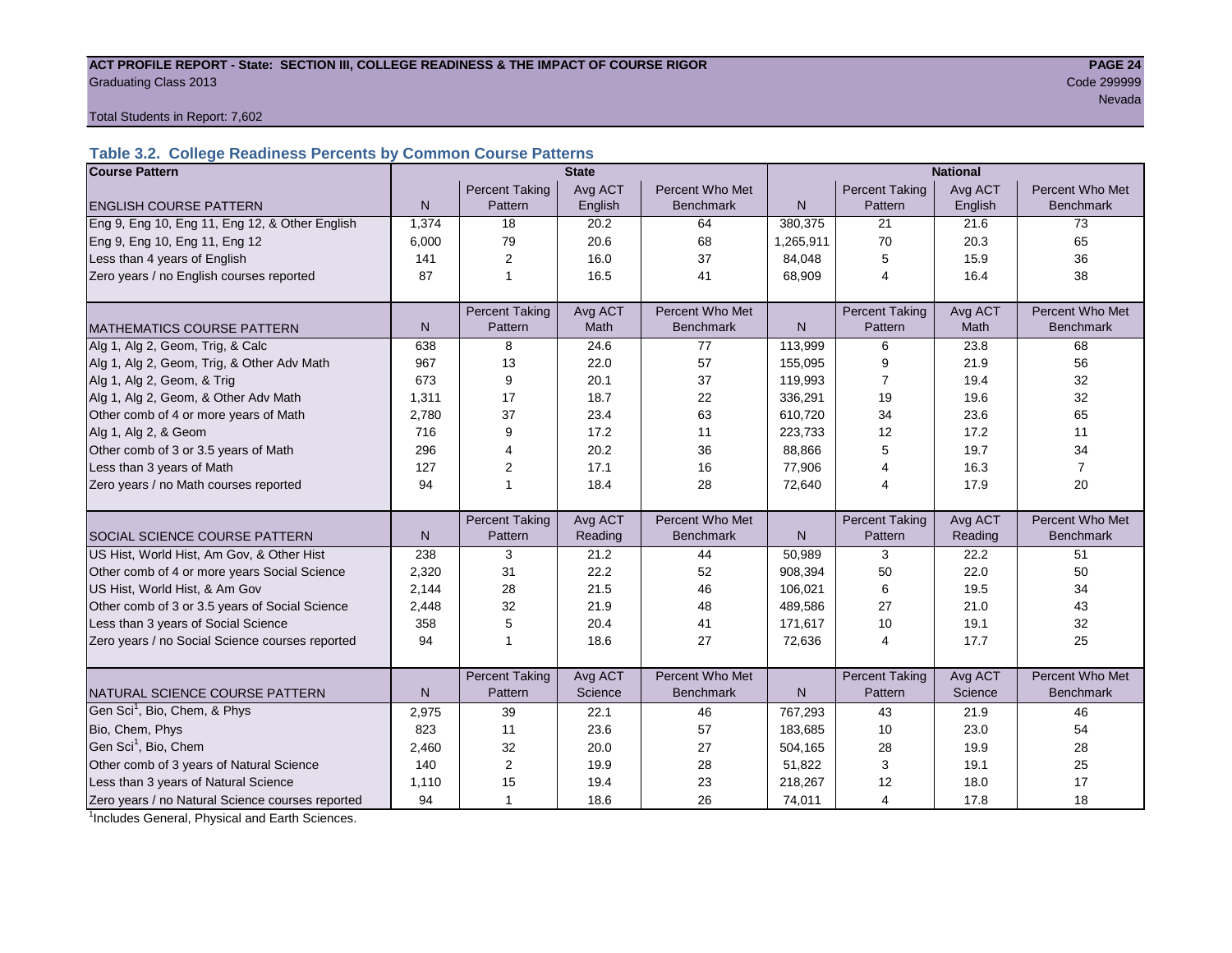# Section IV Career and Educational Aspirations

Beginning with the Graduating Class of 2013, all students whose scores are college reportable, both standard and extended time tests, are now included. Also beginning with the 2013 Graduating Class data, College Readiness Benchmarks for Reading and Science were updated to reflect the most recent college coursework research.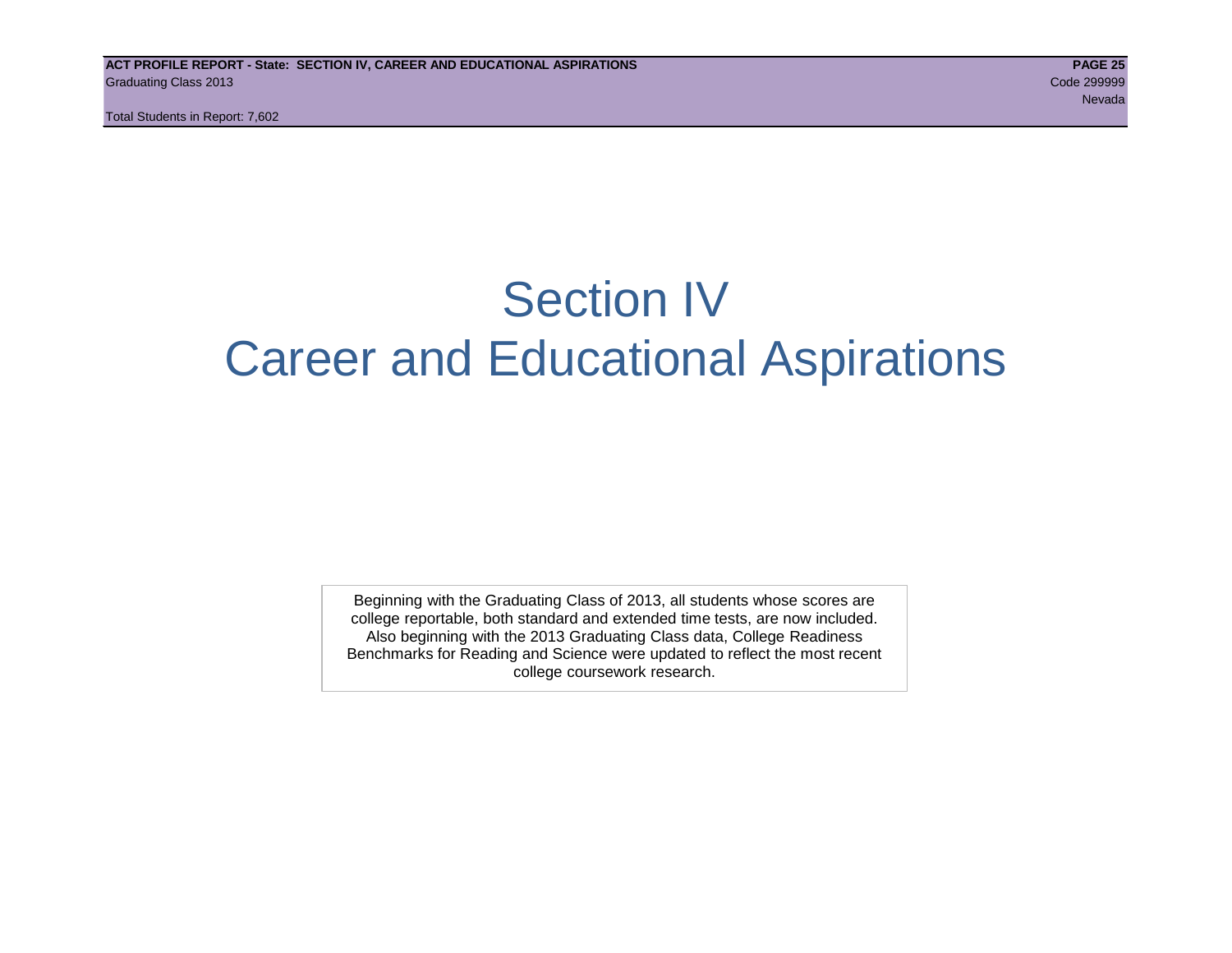#### **ACT PROFILE REPORT - State: SECTION IV, CAREER AND EDUCATIONAL ASPIRATIONS PAGE 26** Graduating Class 2013 Code 299999

# nevada a ser en 1992 en 1993 en 1993 en 1994 en 1994 en 1994 en 1994 en 1994 en 1995 en 1999 en 1999 en 1999 e

#### Total Students in Report: 7,602

**Table 4.1. Distribution of Planned Educational Majors for All Students by College Plans**

|                                              | <b>All Students</b><br>Plan on 2 Years or Less of College |                |         |                |                      |         | Plan on 4 Years or More of College |                      |         |  |  |
|----------------------------------------------|-----------------------------------------------------------|----------------|---------|----------------|----------------------|---------|------------------------------------|----------------------|---------|--|--|
|                                              |                                                           |                | Avg ACT |                |                      | Avg ACT |                                    |                      | Avg ACT |  |  |
| <b>Planned Educational Major</b>             | N <sup>1</sup>                                            | Percent $2$    | Comp    | N <sub>1</sub> | Percent <sup>2</sup> | Comp    | N <sub>1</sub>                     | Percent <sup>2</sup> | Comp    |  |  |
| Agriculture & Natural Resources Conservation | 77                                                        |                | 21.1    | 3              |                      | 13.7    | 68                                 |                      | 21.4    |  |  |
| Architecture                                 | 110                                                       |                | 20.9    |                | $\Omega$             | 13.0    | 101                                | $\overline{2}$       | 21.0    |  |  |
| Area, Ethnic, & Multidisciplinary Studies    | 9                                                         | $\Omega$       | 19.0    | $\Omega$       | $\Omega$             | $\sim$  | 9                                  | ∩                    | 19.0    |  |  |
| Arts: Visual & Performing                    | 477                                                       | 6              | 20.8    | 23             | 10                   | 17.0    | 414                                | 6                    | 21.2    |  |  |
| <b>Business</b>                              | 733                                                       | 10             | 20.4    | 34             | 14                   | 16.9    | 657                                | 10                   | 20.7    |  |  |
| Communications                               | 172                                                       | 2              | 21.0    | 4              | 2                    | 14.3    | 160                                | 2                    | 21.2    |  |  |
| Community, Family, & Personal Services       | 169                                                       | 2              | 18.5    | 13             | 5                    | 16.6    | 148                                | 2                    | 18.5    |  |  |
| Computer Science & Mathematics               | 162                                                       | $\overline{2}$ | 22.6    | 3              |                      | 24.0    | 150                                |                      | 22.7    |  |  |
| Education                                    | 303                                                       | 4              | 20.4    | 3              |                      | 15.3    | 281                                | 4                    | 20.4    |  |  |
| Engineering                                  | 575                                                       | 8              | 24.3    |                | 3                    | 17.1    | 532                                | 8                    | 24.5    |  |  |
| Engineering Technology & Drafting            | 98                                                        |                | 21.2    | 5              | 2                    | 15.0    | 86                                 |                      | 21.8    |  |  |
| English & Foreign Languages                  | 84                                                        |                | 23.7    | Δ              | 2                    | 20.8    | 73                                 |                      | 24.2    |  |  |
| <b>Health Administration &amp; Assisting</b> | 309                                                       | 4              | 18.9    | 17             | $\overline{7}$       | 15.5    | 273                                | 4                    | 19.1    |  |  |
| Health Sciences & Technologies               | 1,515                                                     | 20             | 21.3    | 31             | 13                   | 17.5    | 1,397                              | 21                   | 21.5    |  |  |
| Philosophy, Religion, & Theology             | 40                                                        |                | 20.5    |                | $\Omega$             | 17.0    | 37                                 |                      | 20.6    |  |  |
| Repair, Production, & Construction           | 48                                                        |                | 17.0    | 21             | 9                    | 15.3    | 25                                 | $\Omega$             | 17.7    |  |  |
| Sciences: Biological & Physical              | 622                                                       | 8              | 23.2    | $\overline{7}$ | 3                    | 19.4    | 578                                | 9                    | 23.3    |  |  |
| Social Sciences & Law                        | 723                                                       | 10             | 21.4    | 11             | 5                    | 16.1    | 663                                | 10                   | 21.4    |  |  |
| <b>Undecided</b>                             | 1,146                                                     | 15             | 21.3    | 41             | 17                   | 17.1    | 929                                | 14                   | 21.5    |  |  |
| No Response                                  | 224                                                       | 3              | 16.9    | 7              | 3                    | 14.9    | 28                                 | 0                    | 18.7    |  |  |

1 2-Year and 4-Year "N" counts do not reflect "Missing" and "Other" college plans, therefore they may not add up to the N count for All Students.

<sup>2</sup> Percent of students tested within College Plan groups (All Students, 2-Year, 4-Year).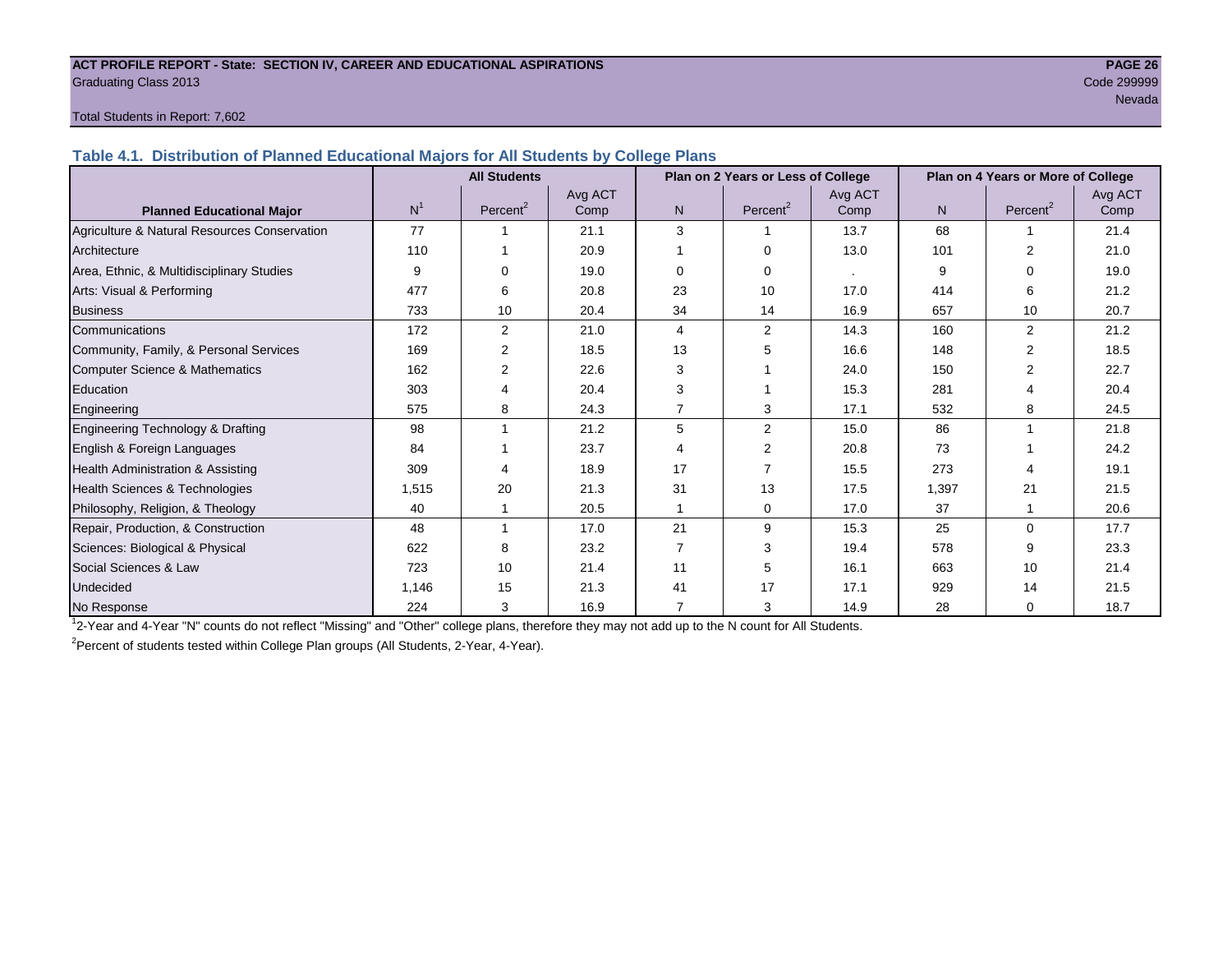#### **ACT PROFILE REPORT - State: SECTION IV, CAREER AND EDUCATIONAL ASPIRATIONS PAGE 27** Graduating Class 2013 Code 299999

#### Total Students in Report: 7,602

# **Table 4.2. Average ACT Composite Scores for Racial/Ethnic Groups by Post-Secondary Educational Aspirations**

| <b>Educational Degree</b> | <b>All Racial/Ethnic Groups</b><br><b>Combined</b> |         | <b>Black/African American</b> |         |    | American Indian/ Alaska Native |       | White   | Hispanic/Latino |         |  |
|---------------------------|----------------------------------------------------|---------|-------------------------------|---------|----|--------------------------------|-------|---------|-----------------|---------|--|
| <b>Aspirations</b>        | N.                                                 | Average | N.                            | Average | N. | Average                        | Ν     | Average | N               | Average |  |
| Voc-Tech                  | 57                                                 | 16.8    |                               |         |    | 13.3                           | 26    | 18.1    | 21              | 15.9    |  |
| 2-yr College Degree       | 180                                                | 16.7    |                               | 13.9    |    | 15.6                           | 73    | 17.6    | 62              | 16.0    |  |
| <b>Bachelors Degree</b>   | 3,437                                              | 20.2    | 241                           | 17.1    | 45 | 17.8                           | 1,702 | 21.6    | 905             | 18.4    |  |
| <b>Graduate Study</b>     | 1.153                                              | 23.3    | 56                            | 18.8    |    | 20.6                           | 691   | 24.2    | 196             | 21.6    |  |
| Prof. Level Degree        | 2,022                                              | 22.9    | 146                           | 19.0    | 20 | 20.2                           | 860   | 24.3    | 521             | 20.6    |  |
| <b>Other</b>              | 114                                                | 18.9    |                               | 15.3    |    | 18.3                           | 52    | 19.8    | 32              | 17.8    |  |
| No Response               | 639                                                | 20.2    | 34                            | 16.6    | 15 | 16.6                           | 298   | 21.3    | 129             | 18.6    |  |

| <b>All Racial/Ethnic Groups</b><br><b>Combined</b><br><b>Educational Degree</b> |       | Asian   |     |         | <b>Native Hawaiian/</b><br><b>Other Pacific Islander</b> |         | Two or more races | Prefer not to respond/<br><b>No Response</b> |     |         |
|---------------------------------------------------------------------------------|-------|---------|-----|---------|----------------------------------------------------------|---------|-------------------|----------------------------------------------|-----|---------|
| <b>Aspirations</b>                                                              | N.    | Average | N   | Average | N.                                                       | Average | N.                | Average                                      | N.  | Average |
| Voc-Tech                                                                        | 57    | 16.8    |     | 13.5    |                                                          |         |                   | 17.0                                         |     | 17.7    |
| 2-yr College Degree                                                             | 180   | 16.7    | 6   | 16.8    |                                                          | 15.0    | 12                | 18.3                                         |     | 15.9    |
| <b>Bachelors Degree</b>                                                         | 3,437 | 20.2    | 170 | 20.3    | 46                                                       | 18.2    | 232               | 20.4                                         | 96  | 20.8    |
| Graduate Study                                                                  | 1,153 | 23.3    | 62  | 23.6    |                                                          | 20.6    | 84                | 23.3                                         | 52  | 24.0    |
| Prof. Level Degree                                                              | 2,022 | 22.9    | 219 | 25.0    | 20                                                       | 21.8    | 134               | 23.3                                         | 102 | 24.5    |
| Other                                                                           | 114   | 18.9    | 6   | 24.0    |                                                          | 14.0    | Q                 | 16.2                                         |     | 20.8    |
| No Response                                                                     | 639   | 20.2    | 44  | 22.5    |                                                          | 18.0    | 35                | 20.0                                         | 81  | 19.9    |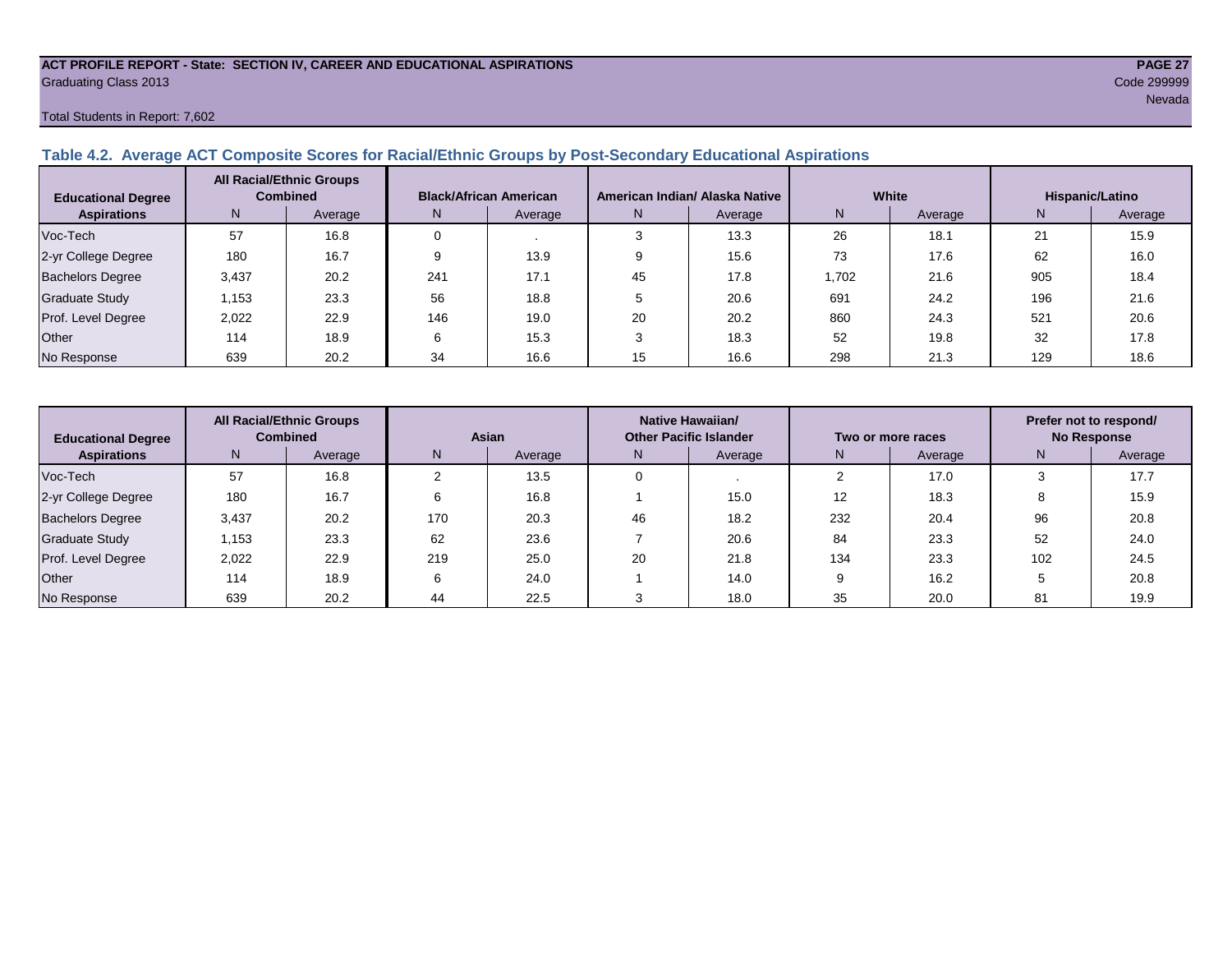#### **ACT PROFILE REPORT - State: SECTION IV, CAREER AND EDUCATIONAL ASPIRATIONS PAGE 28** Code 299999 Craduating Class 2013

#### Total Students in Report: 7,602

# **Table 4.3. Students' Score Report Preferences at Time of Testing**

|                                       |              | <b>Percent of Students in</b> |                           |          |                                           |                |                 |                 |                 |                |                         |
|---------------------------------------|--------------|-------------------------------|---------------------------|----------|-------------------------------------------|----------------|-----------------|-----------------|-----------------|----------------|-------------------------|
|                                       |              |                               | <b>Number of Students</b> |          | <b>College Readiness Standards Ranges</b> |                |                 |                 |                 |                |                         |
|                                       |              |                               |                           | 2nd-6th  |                                           |                |                 |                 |                 |                |                         |
| Name                                  | <b>State</b> | Total                         | 1st Choice                | Choice   | $01 - 12$                                 | $13 - 15$      | $16-19$         | $20 - 23$       | $24-27$         | $28-32$ 33-36  |                         |
| UNIVERSITY OF NEVADA-RENO             | Nevada       | 1,929                         | 1,024                     | 905      | 2                                         | 9              | 30              | 28              | 21              | 9              |                         |
| UNIVERSITY OF NEVADA-LAS VEGAS        | Nevada       | 1,390                         | 614                       | 776      | $\overline{2}$                            | 12             | 33              | 30              | 17              | 6              | $\Omega$                |
| COLLEGE OF SOUTHERN NEVADA            | Nevada       | 479                           | 165                       | 314      | 4                                         | 20             | 38              | 26              | 10              | $\overline{2}$ | 0                       |
| <b>BRIGHAM YOUNG UNIVERSITY</b>       | Utah         | 378                           | 263                       | 115      | 0                                         | 3              | 8               | 22              | 36              | 26             | 4                       |
| TRUCKEE MEADOWS COMMUNITY COLLEGE     | Nevada       | 304                           | 84                        | 220      | 5                                         | 20             | 38              | 25              | 10              | $\overline{2}$ | 0                       |
| <b>BRIGHAM YOUNG UNIVERSITY-IDAHO</b> | Idaho        | 283                           | 78                        | 205      | $\Omega$                                  | $\overline{4}$ | 12              | 29              | 32              | 20             | $\overline{2}$          |
| <b>SOUTHERN UTAH UNIVERSITY</b>       | Utah         | 228                           | 66                        | 162      | $\Omega$                                  | 9              | 24              | 36              | 24              | 8              | $\Omega$                |
| <b>ARIZONA STATE UNIVERSITY</b>       | Arizona      | 193                           | 43                        | 150      | 1                                         | 8              | 26              | 35              | 21              | 9              | $\Omega$                |
| UNIVERSITY OF UTAH                    | Utah         | 182                           | 32                        | 150      | 1                                         | $\overline{4}$ | 18              | 30              | 32              | 14             | 1                       |
| WESTERN NEVADA COMMUNITY COLLEGE      | Nevada       | 175                           | 54                        | 121      | 10                                        | 26             | 35              | 19              | 9               |                | 0                       |
| UNIVERSITY OF CALIFORNIA-LOS ANGELES  | California   | 169                           | 35                        | 134      | $\mathbf 0$                               | $\overline{4}$ | 20              | 28              | 32              | 13             | 3                       |
| <b>NCAA ELIGIBILITY CENTER</b>        | Indiana      | 166                           | 102                       | 64       | $\overline{2}$                            | 11             | 30              | 33              | 16              | 6              | $\overline{2}$          |
| UNIVERSITY OF SOUTHERN CALIFORNIA     | California   | 147                           | 36                        | 111      | 1                                         | 9              | 15              | 27              | 29              | 16             | 3                       |
| <b>NEVADA STATE COLLEGE</b>           | Nevada       | 143                           | 30                        | 113      | 3                                         | 22             | 40              | 25              | 10              | $\Omega$       | $\Omega$                |
| <b>SAN DIEGO STATE UNIVERSITY</b>     | California   | 140                           | 26                        | 114      | 1                                         | 8              | 26              | 28              | 30              | 8              | $\Omega$                |
| <b>STANFORD UNIVERSITY</b>            | California   | 136                           | 55                        | 81       | $\overline{0}$                            | $\overline{2}$ | $\overline{7}$  | 19              | 26              | 33             | 13                      |
| <b>DIXIE STATE COLLEGE OF UTAH</b>    | Utah         | 131                           | 32                        | 99       | $\overline{2}$                            | 11             | 40              | 36              | 9               | $\overline{2}$ | $\Omega$                |
| <b>UTAH STATE UNIVERSITY</b>          | Utah         | 128                           | 21                        | 107      | $\overline{2}$                            | 3              | 13              | 36              | 27              | 16             | $\overline{2}$          |
| NORTHERN ARIZONA UNIVERSITY           | Arizona      | 126                           | 31                        | 95       | 1                                         | $\overline{2}$ | 29              | 35              | 20              | 12             | $\overline{2}$          |
| UNIVERSITY OF OREGON                  | Oregon       | 122                           | 21                        | 101      | 3                                         | 6              | 22              | 26              | 31              | 11             | $\Omega$                |
| <b>BOISE STATE UNIVERSITY</b>         | Idaho        | 119                           | 33                        | 86       | 3                                         | $\overline{4}$ | 24              | 29              | 30              | 9              | 0                       |
| UNIVERSITY OF WASHINGTON              | Washington   | 109                           | 29                        | 80       | 0                                         | $\overline{4}$ | 15              | 23              | 39              | 17             | 3                       |
| UNIVERSITY OF CALIFORNIA-BERKELEY     | California   | 101                           | 19                        | 82       | 0                                         | 5              | 10              | 24              | 29              | 26             | $\overline{7}$          |
| UNIVERSITY OF SAN DIEGO               | California   | 95                            | 13                        | 82       | $\overline{2}$                            | $\overline{4}$ | 20              | 29              | 24              | 20             | $\Omega$                |
| OREGON STATE UNIVERSITY               | Oregon       | 94                            | 19                        | 75       | $\overline{2}$                            | 6              | 22              | 28              | 26              | 16             | 0                       |
| UNIVERSITY OF ARIZONA                 | Arizona      | 81                            | 11                        | 70       | $\Omega$                                  | 10             | 30              | 25              | 21              | 11             | $\overline{\mathbf{A}}$ |
| STATE-COLLEGE/NO REPORTS NOW          | lowa         | 76                            | 76                        | $\Omega$ | 13                                        | 32             | 34              | 18              | $\mathbf{1}$    |                | $\Omega$                |
| <b>UTAH VALLEY UNIVERSITY</b>         | Utah         | 74                            | 12                        | 62       | $\Omega$                                  | 5              | 20              | 31              | 32              | 11             | $\Omega$                |
| <b>GREAT BASIN COLLEGE</b>            | Nevada       | 72                            | 34                        | 38       | 11                                        | 21             | 33              | 24              | 10              |                | $\Omega$                |
| UNIVERSITY OF CALIFORNIA-DAVIS        | California   | 68                            | 12                        | 56       | $\mathbf 0$                               | 6              | 10              | 29              | 32              | 22             | $\mathbf{0}$            |
| All Other Institutions                |              | 4,601                         | 1,194                     | 3,407    | $\overline{2}$                            | 10             | 22              | 26              | 23              | 15             | 3                       |
| Total                                 |              | 12,439                        | 4,264                     | 8,175    | $\overline{2}$                            | 10             | $\overline{25}$ | $\overline{27}$ | $\overline{22}$ | 12             | $\overline{2}$          |

nevada e a segundo de la construcción de la construcción de la construcción de la construcción de la construcc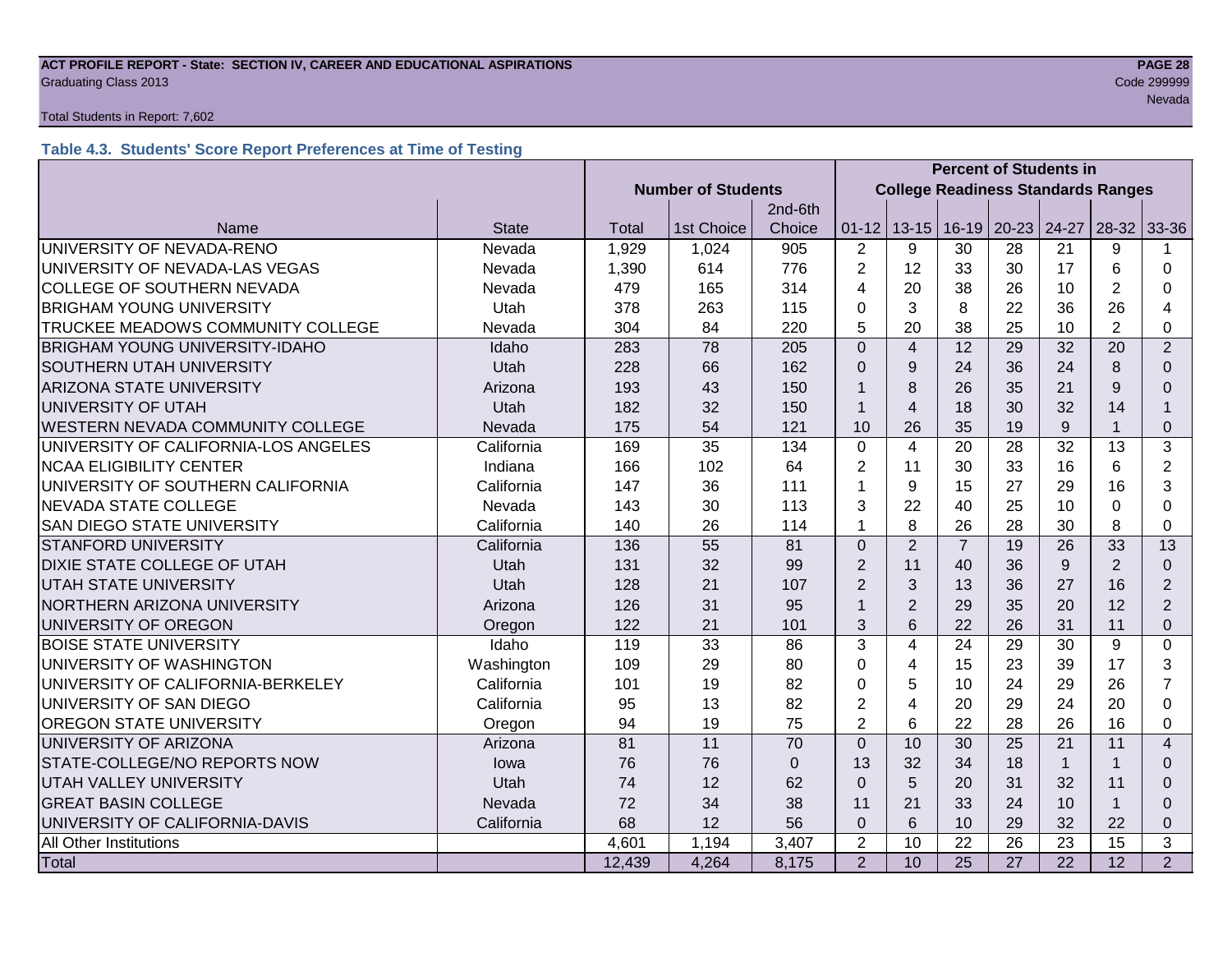# Section V Optional Writing Test Results

Beginning with the Graduating Class of 2013, all students whose scores are college reportable, both standard and extended time tests, are now included. Also beginning with the 2013 Graduating Class data, College Readiness Benchmarks for Reading and Science were updated to reflect the most recent college coursework research.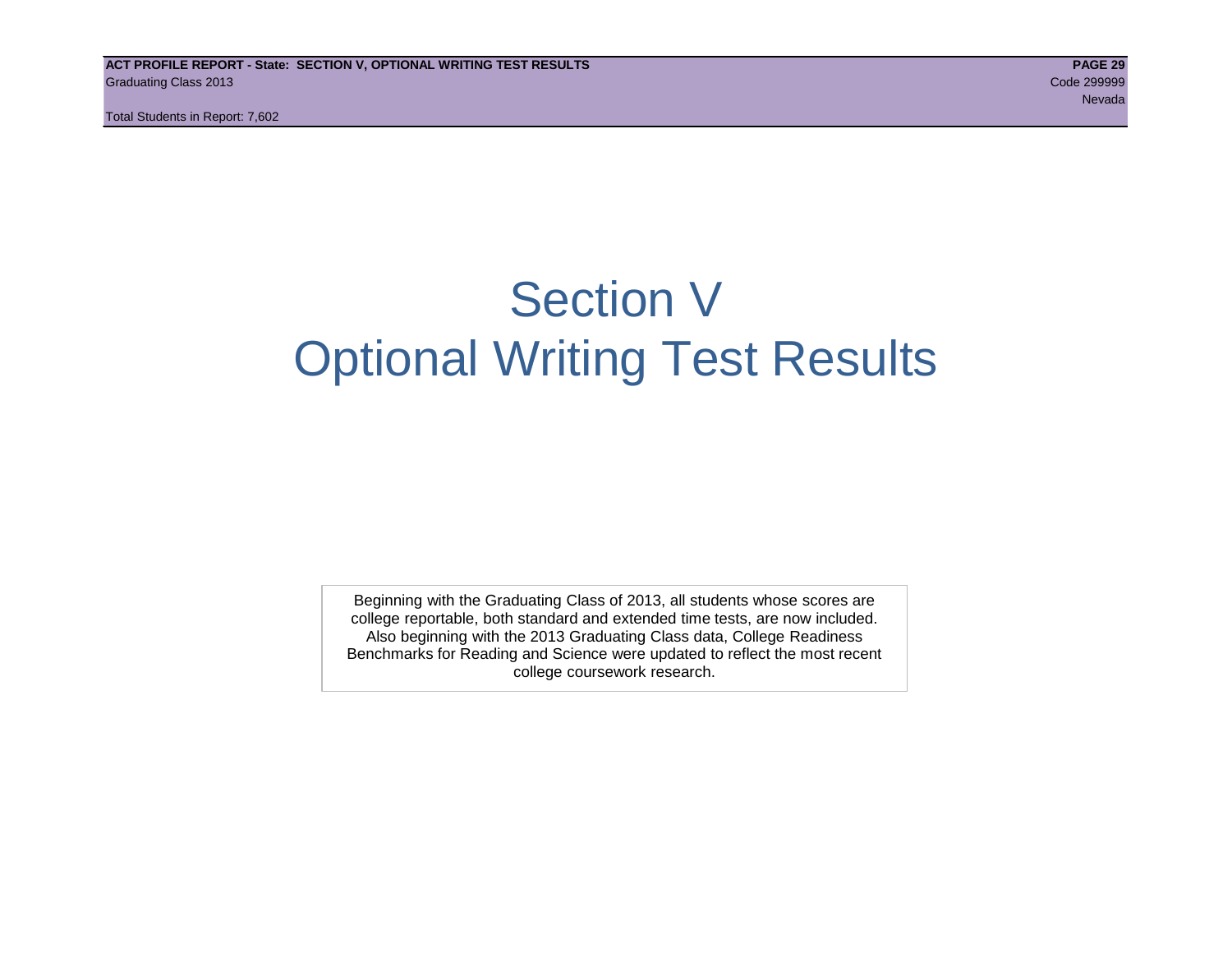#### **ACT PROFILE REPORT - State: SECTION V, OPTIONAL WRITING TEST RESULTS PAGE 30** Graduating Class 2013 Code 299999

#### Total Students in Report: 7,602

nevada a ser en el seu de la construcción de la construcción de la construcción de la construcción de la const

|                                 |              |                 | <b>Average ACT Scores</b> |                 |              |                 |                                 |                 |  |  |  |
|---------------------------------|--------------|-----------------|---------------------------|-----------------|--------------|-----------------|---------------------------------|-----------------|--|--|--|
|                                 | N            |                 |                           | <b>English</b>  | <b>Essay</b> |                 | <b>English/Writing Combined</b> |                 |  |  |  |
|                                 | <b>State</b> | <b>National</b> | <b>State</b>              | <b>National</b> | <b>State</b> | <b>National</b> | <b>State</b>                    | <b>National</b> |  |  |  |
| <b>All Students</b>             | 4,471        | 942,769         | 21.0                      | 21.3            | 6.8          | 7.0             | 20.2                            | 20.5            |  |  |  |
| <b>Black/African American</b>   | 290          | 114,751         | 17.1                      | 16.3            | 6.1          | 6.1             | 16.7                            | 16.0            |  |  |  |
| American Indian/Alaska Native   | 49           | 6,031           | 16.5                      | 16.8            | 6.0          | 6.1             | 16.0                            | 16.4            |  |  |  |
| White                           | 2,078        | 518,407         | 22.7                      | 22.9            | 7.0          | 7.2             | 21.6                            | 21.9            |  |  |  |
| Hispanic/Latino                 | 1,093        | 151,504         | 18.3                      | 18.6            | 6.6          | 6.8             | 17.9                            | 18.3            |  |  |  |
| Asian                           | 339          | 54,580          | 23.2                      | 23.5            | 7.5          | 7.6             | 22.3                            | 22.7            |  |  |  |
| Native Hawaiian/Other Pac. Isl. | 53           | 2,812           | 19.0                      | 19.5            | 6.6          | 6.9             | 18.5                            | 19.2            |  |  |  |
| Two or more races               | 324          | 35,355          | 21.2                      | 21.5            | 6.6          | 7.0             | 20.1                            | 20.6            |  |  |  |
| Prefer not/No Response          | 245          | 59,329          | 21.4                      | 21.8            | 6.9          | 7.1             | 20.5                            | 20.9            |  |  |  |
| <b>Males</b>                    | ,782         | 423,104         | 20.7                      | 21.0            | 6.6          | 6.7             | 19.8                            | 20.1            |  |  |  |
| Females                         | 2,662        | 513,945         | 21.3                      | 21.6            | 7.0          | 7.2             | 20.5                            | 20.9            |  |  |  |
| Missing                         | 27           | 5,720           | 14.9                      | 16.6            | 5.7          | 6.3             | 14.5                            | 16.5            |  |  |  |

**Table 5.1. Average ACT English and Writing Scores by Race/Ethnicity and Gender for students who took ACT Writing**